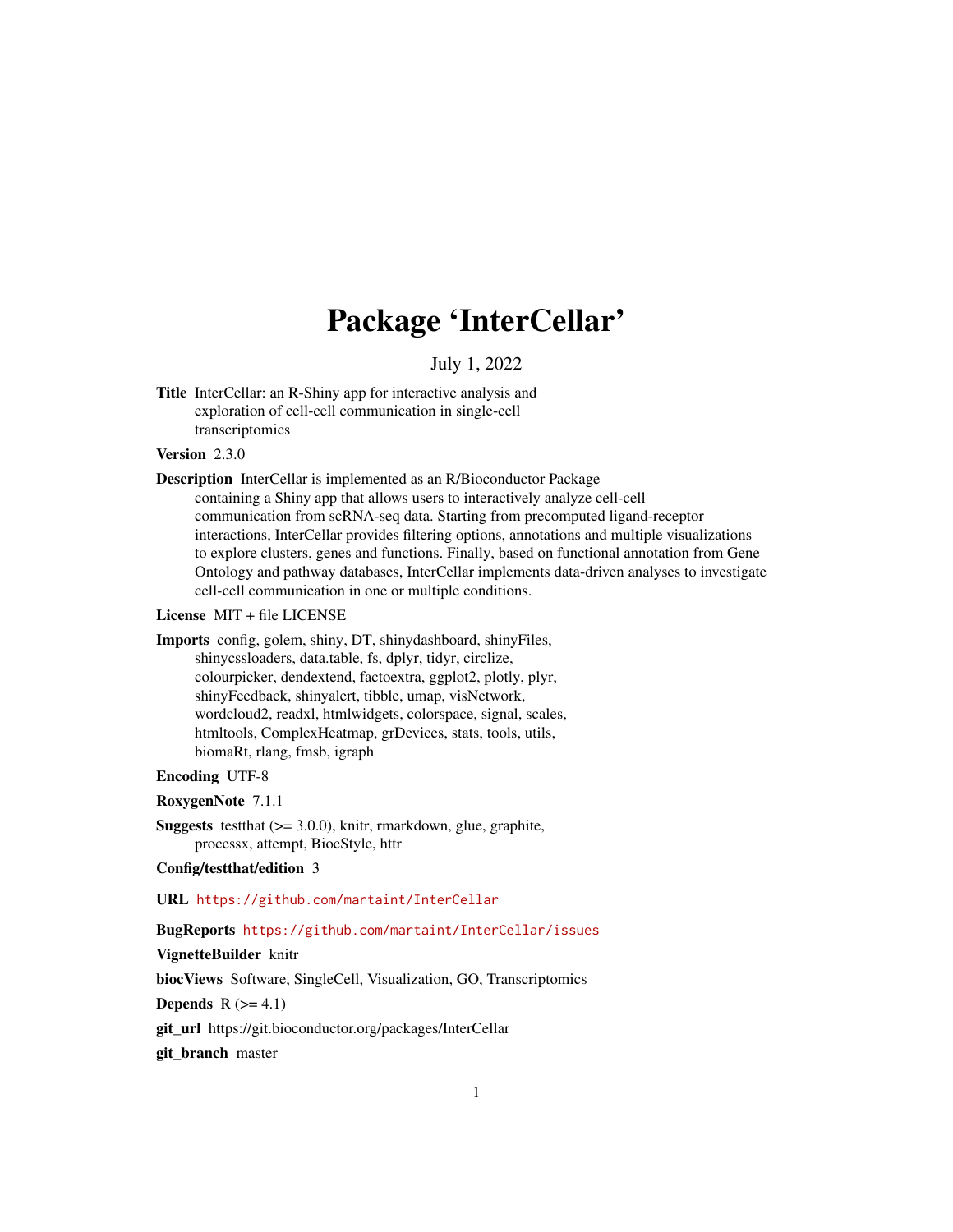git\_last\_commit 03ac64c git\_last\_commit\_date 2022-04-26 Date/Publication 2022-07-01 Author Marta Interlandi [cre, aut] (<<https://orcid.org/0000-0002-6863-2552>>) Maintainer Marta Interlandi <marta.interlandi01@gmail.com>

## R topics documented:

| 3                                                                                                                 |
|-------------------------------------------------------------------------------------------------------------------|
| $\overline{4}$                                                                                                    |
| $\overline{4}$                                                                                                    |
| 5                                                                                                                 |
| 5                                                                                                                 |
| 6                                                                                                                 |
| $createBarPlot1\_ggplot \dots \dots \dots \dots \dots \dots \dots \dots \dots \dots \dots \dots \dots \dots$<br>6 |
| $\overline{7}$                                                                                                    |
| $\overline{7}$                                                                                                    |
| 8                                                                                                                 |
| 9                                                                                                                 |
| 9                                                                                                                 |
| 10                                                                                                                |
| 10                                                                                                                |
| 11                                                                                                                |
| 11                                                                                                                |
| 12                                                                                                                |
| 12                                                                                                                |
| 13                                                                                                                |
| 13                                                                                                                |
| 14                                                                                                                |
| 14                                                                                                                |
| 15                                                                                                                |
| 15                                                                                                                |
| 16                                                                                                                |
| 17                                                                                                                |
| 17                                                                                                                |
| 18                                                                                                                |
| 18                                                                                                                |
| 19                                                                                                                |
| 19                                                                                                                |
| 20                                                                                                                |
| 22                                                                                                                |
| 22                                                                                                                |
| 23                                                                                                                |
| 23                                                                                                                |
| 24                                                                                                                |
| 25                                                                                                                |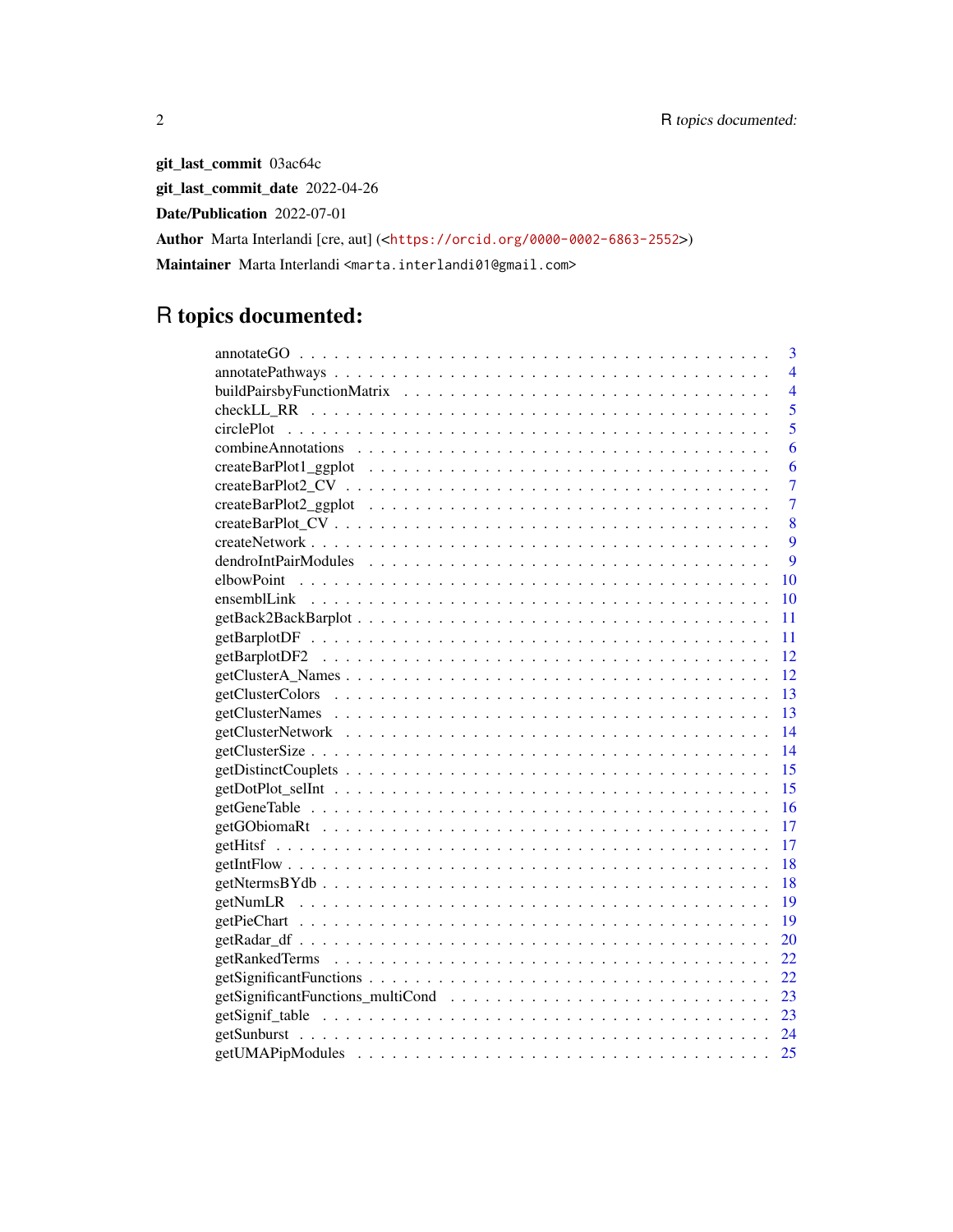#### <span id="page-2-0"></span>annotateGO 3

| Index | 34 |
|-------|----|

annotateGO *Perform GO annotation of input data*

#### Description

Perform GO annotation of input data

#### Usage

```
annotateGO(
  input_select_ensembl,
  input_go_evidence_exclude,
  input_go_sources_checkbox,
  input.data
)
```
#### Arguments

input\_select\_ensembl ensembl version selected by user input\_go\_evidence\_exclude evidence codes to exclude by user input\_go\_sources\_checkbox GO sources to use by user input.data preprocessed input data

#### Value

GO\_annotation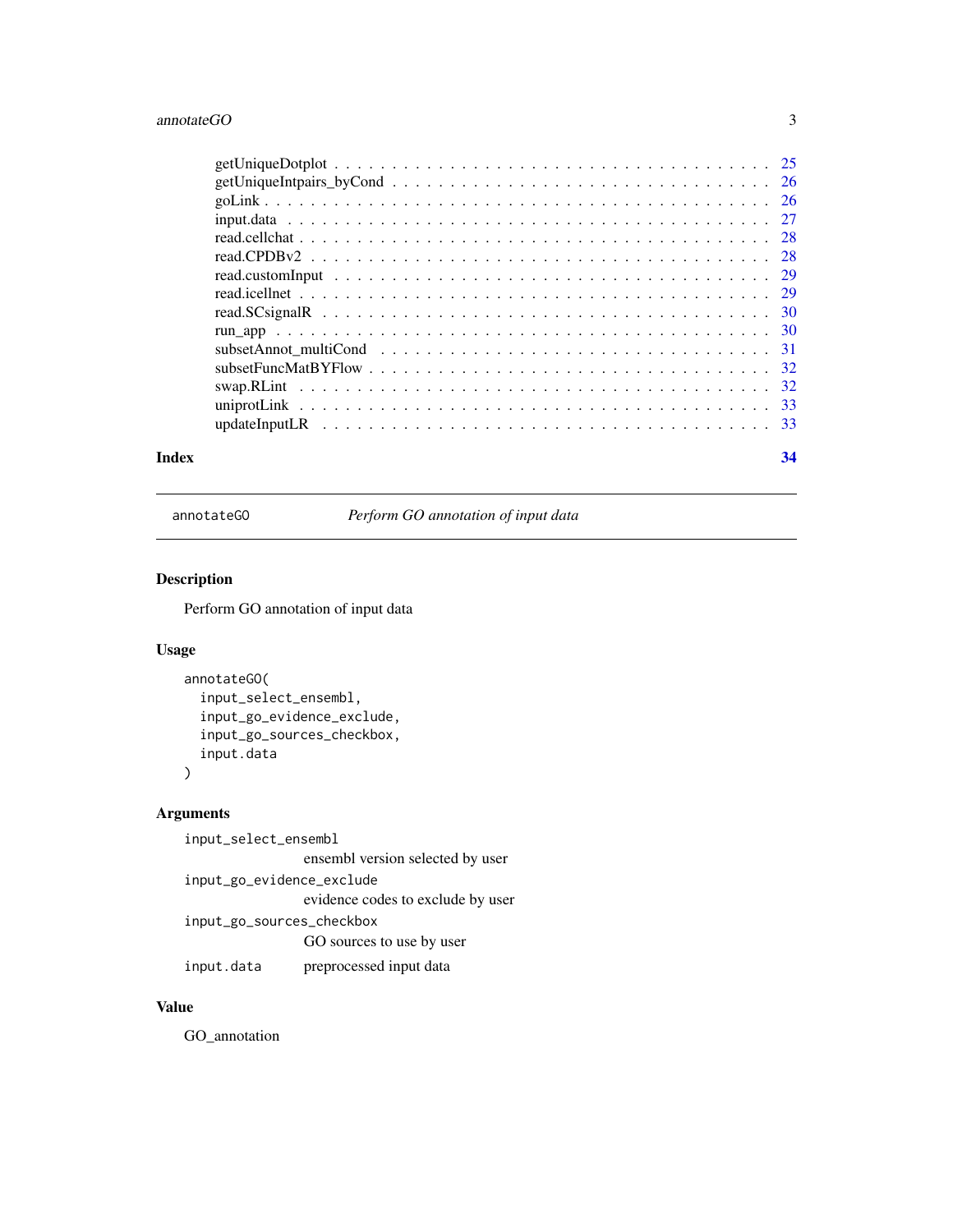<span id="page-3-0"></span>annotatePathways *Annotate pathways for input data*

#### Description

Annotate pathways for input data

#### Usage

annotatePathways(selected.db, input.data)

#### Arguments

| selected.db | pathways sources to use |
|-------------|-------------------------|
| input.data  | filtered input data     |

#### Value

pathways\_annotation

```
buildPairsbyFunctionMatrix
```
*Build binary matrix with int-pairs in rows, functions in cols*

#### Description

Build binary matrix with int-pairs in rows, functions in cols

#### Usage

```
buildPairsbyFunctionMatrix(functions_df)
```
#### Arguments

functions\_df annotated df (GO/path/combined)

#### Value

binary matrix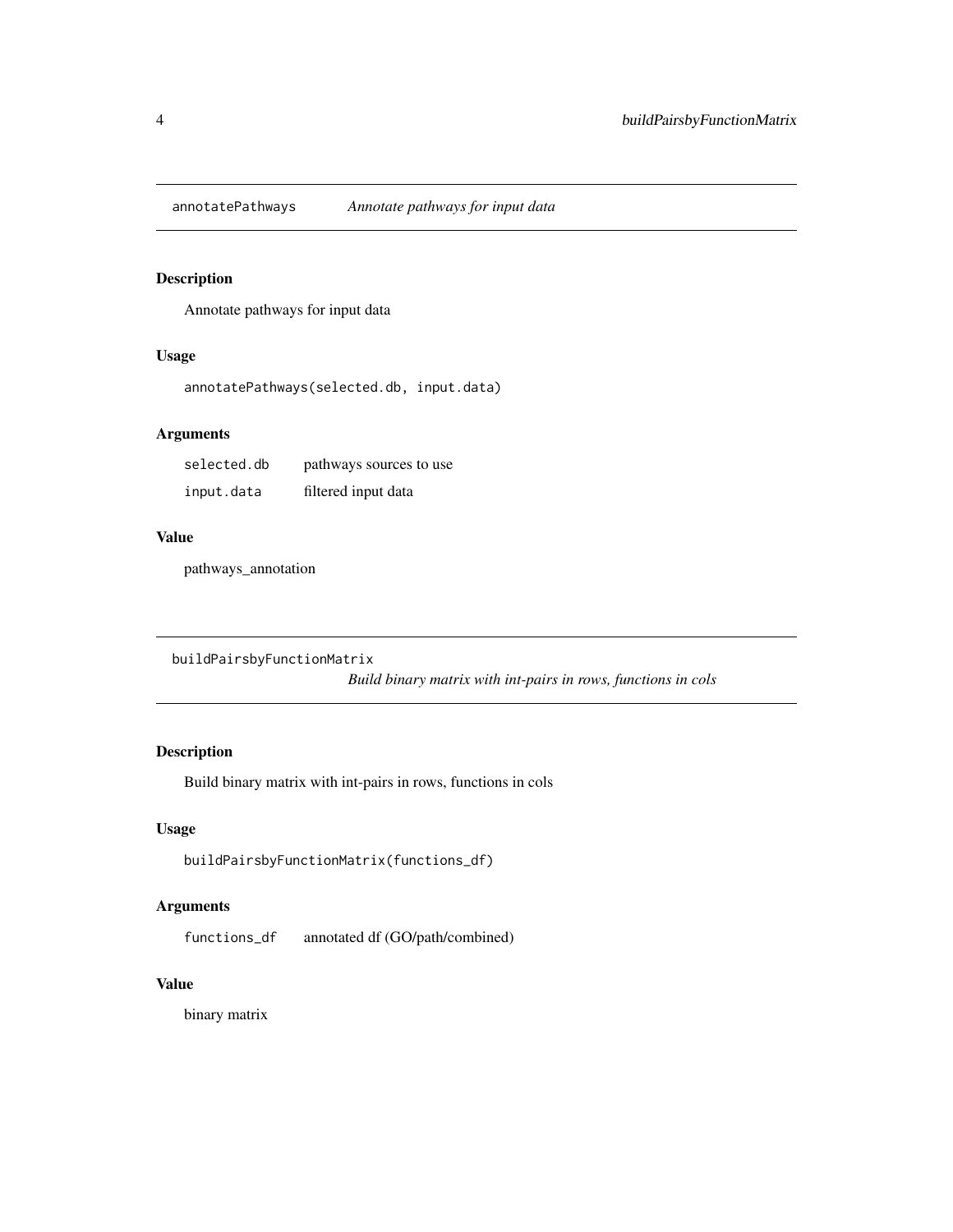<span id="page-4-0"></span>

Manually change the annotation of L-L and R-R pairs

#### Usage

```
checkLL_RR(input.data)
```
#### Arguments

input.data preprocessed table

#### Value

input.data

#### Examples

```
data(input.data)
checked.input.data <- checkLL_RR(input.data)
```
circlePlot *Plot circle plot*

#### Description

Plot circle plot

#### Usage

```
circlePlot(data, cluster_colors, ipm_color, int_flow, link.color)
```
#### Arguments

| data                  | subset of input data by flow / intpair module      |
|-----------------------|----------------------------------------------------|
| cluster_colors global |                                                    |
| ipm_color             | single color for chosen int-pair module            |
| int flow              | string specifying the flow                         |
| link.color            | string specifying variable by which to color links |

#### Value

circle plot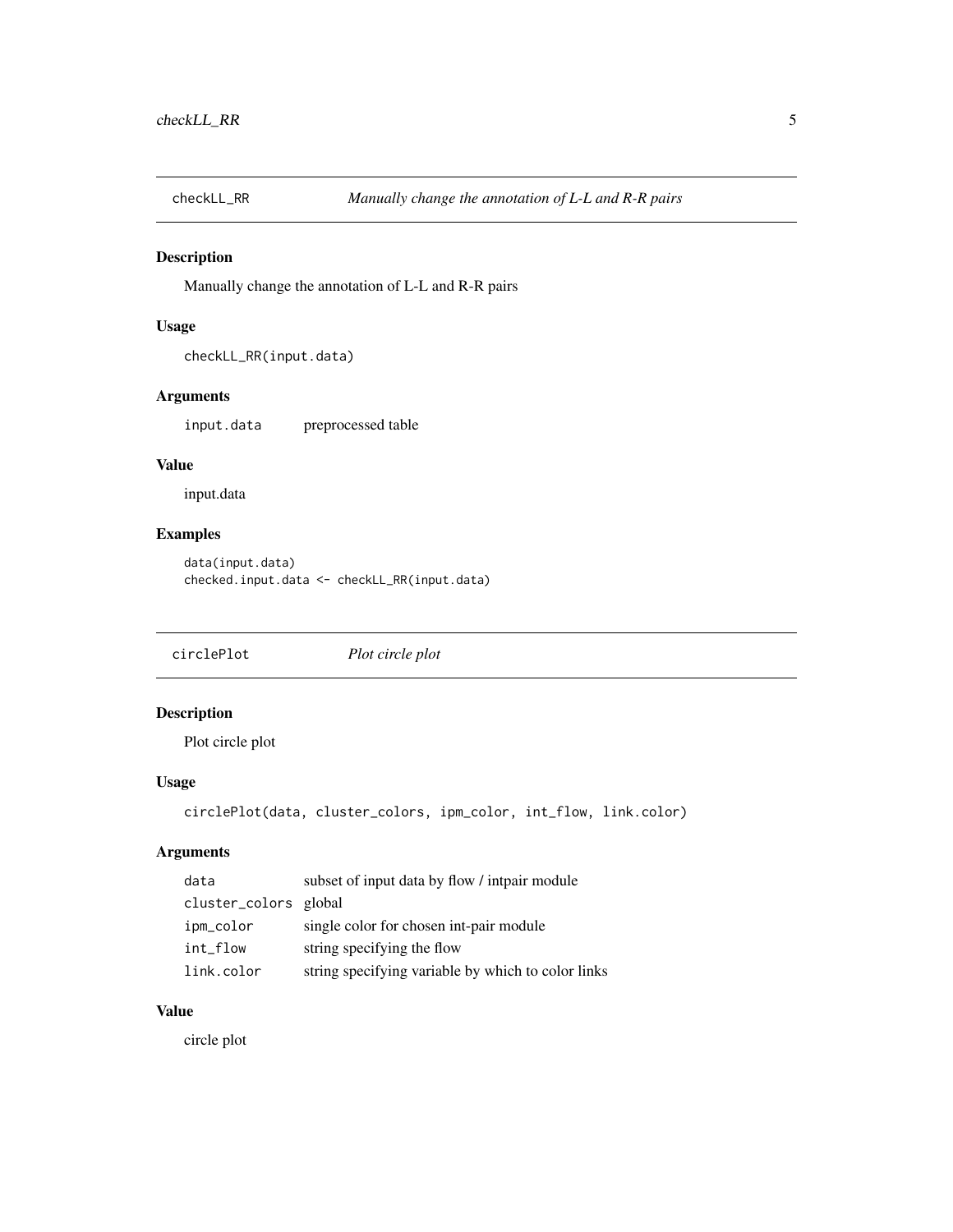<span id="page-5-0"></span>combineAnnotations *Combine GO annotation and pathways in a unique object*

#### Description

Combine GO annotation and pathways in a unique object

#### Usage

combineAnnotations(GO\_annotation, pathways\_annotation)

#### Arguments

GO\_annotation data pathways\_annotation data

#### Value

combined annotation dataframe

createBarPlot1\_ggplot *Create ggplot barplot to be saved in tiff*

#### Description

Create ggplot barplot to be saved in tiff

#### Usage

```
createBarPlot1_ggplot(
  barplotDF,
  input_cluster_selected_checkbox,
  input_num_or_weight_bar1
\mathcal{L}
```
#### Arguments

```
barplotDF dataframe with N interactions per cluster (auto/para)
input_cluster_selected_checkbox
                checkbox input
input_num_or_weight_bar1
                number of int or weighted number by score
```
#### Value

ggplot barplot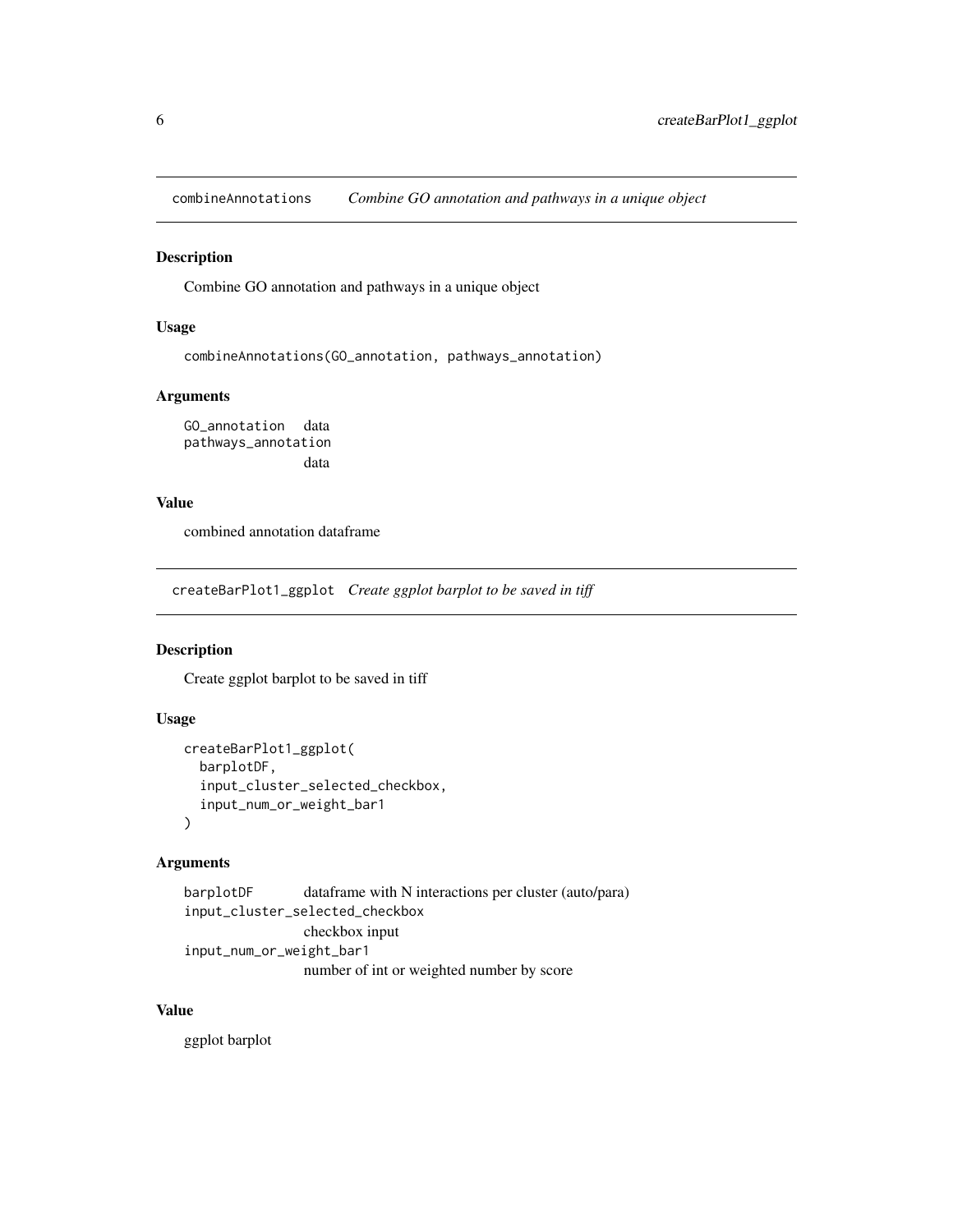<span id="page-6-0"></span>createBarPlot2\_CV *Create barplot of number of interaction for selected cluster*

#### Description

Create barplot of number of interaction for selected cluster

#### Usage

```
createBarPlot2_CV(
  barplotDF2,
  input_cluster_selected_checkbox,
  input_clust_barplot2
)
```
#### Arguments

```
barplotDF2 dataframe with barplot data
input_cluster_selected_checkbox
                selected clusters to keep
input_clust_barplot2
                 selected cluster to plot
```
#### Value

plotly fig

createBarPlot2\_ggplot *Create ggplot barplot of Nint per cluster selected*

#### Description

Create ggplot barplot of Nint per cluster selected

#### Usage

```
createBarPlot2_ggplot(
  barplotDF2,
  input_cluster_selected_checkbox,
  input_clust_barplot2
\mathcal{E}
```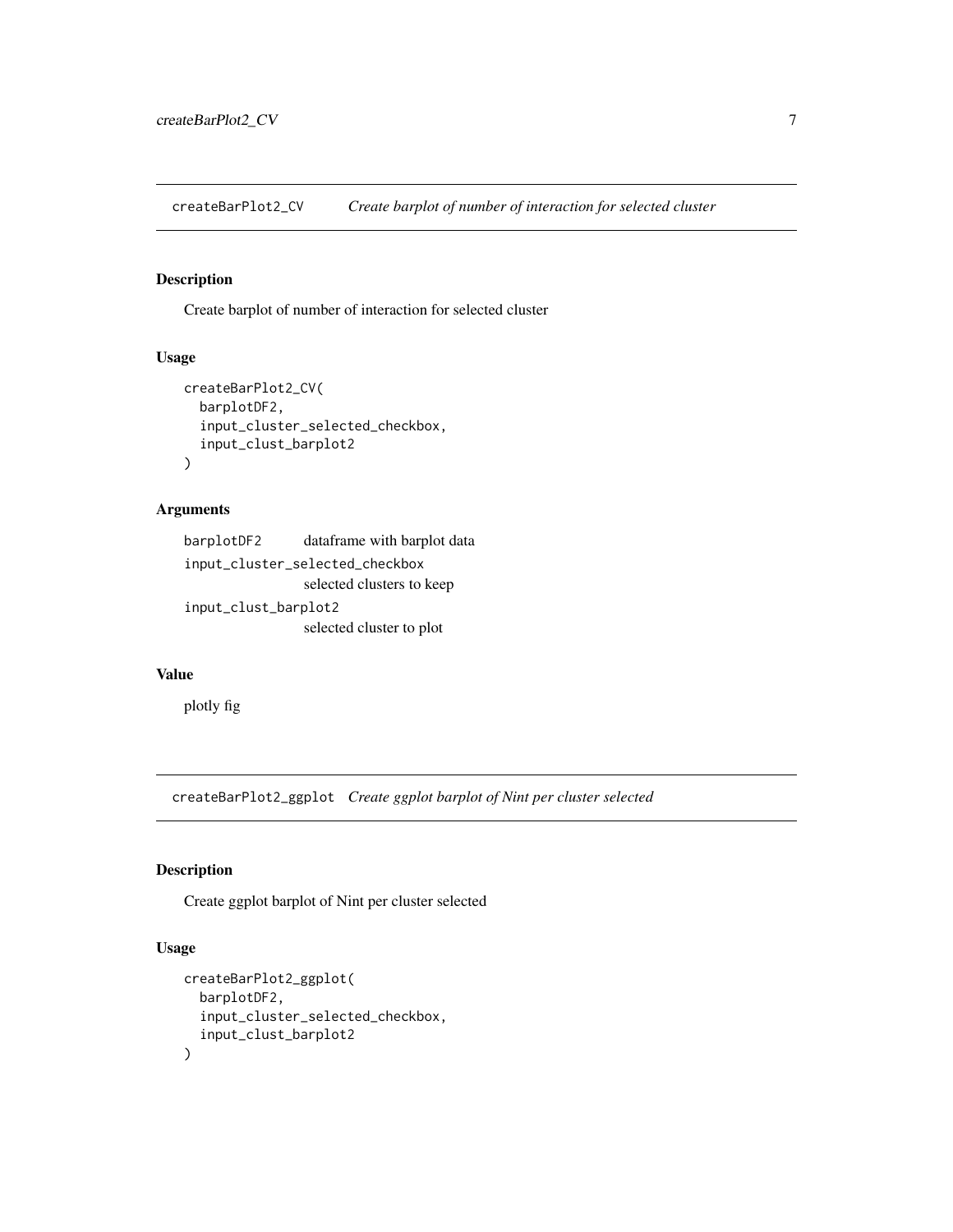#### <span id="page-7-0"></span>Arguments

barplotDF2 dataframe with barplot data input\_cluster\_selected\_checkbox selected clusters to keep input\_clust\_barplot2 selected cluster to plot

#### Value

ggplot barplot

createBarPlot\_CV *Create Barplot cluster-verse*

#### Description

Create Barplot cluster-verse

#### Usage

```
createBarPlot_CV(
  barplotDF,
  input_cluster_selected_checkbox,
  input_num_or_weight_bar1
\mathcal{L}
```
#### Arguments

barplotDF dataframe with N interactions per cluster (auto/para) input\_cluster\_selected\_checkbox checkbox input input\_num\_or\_weight\_bar1 number of int or weighted number by score

#### Value

plotly barplot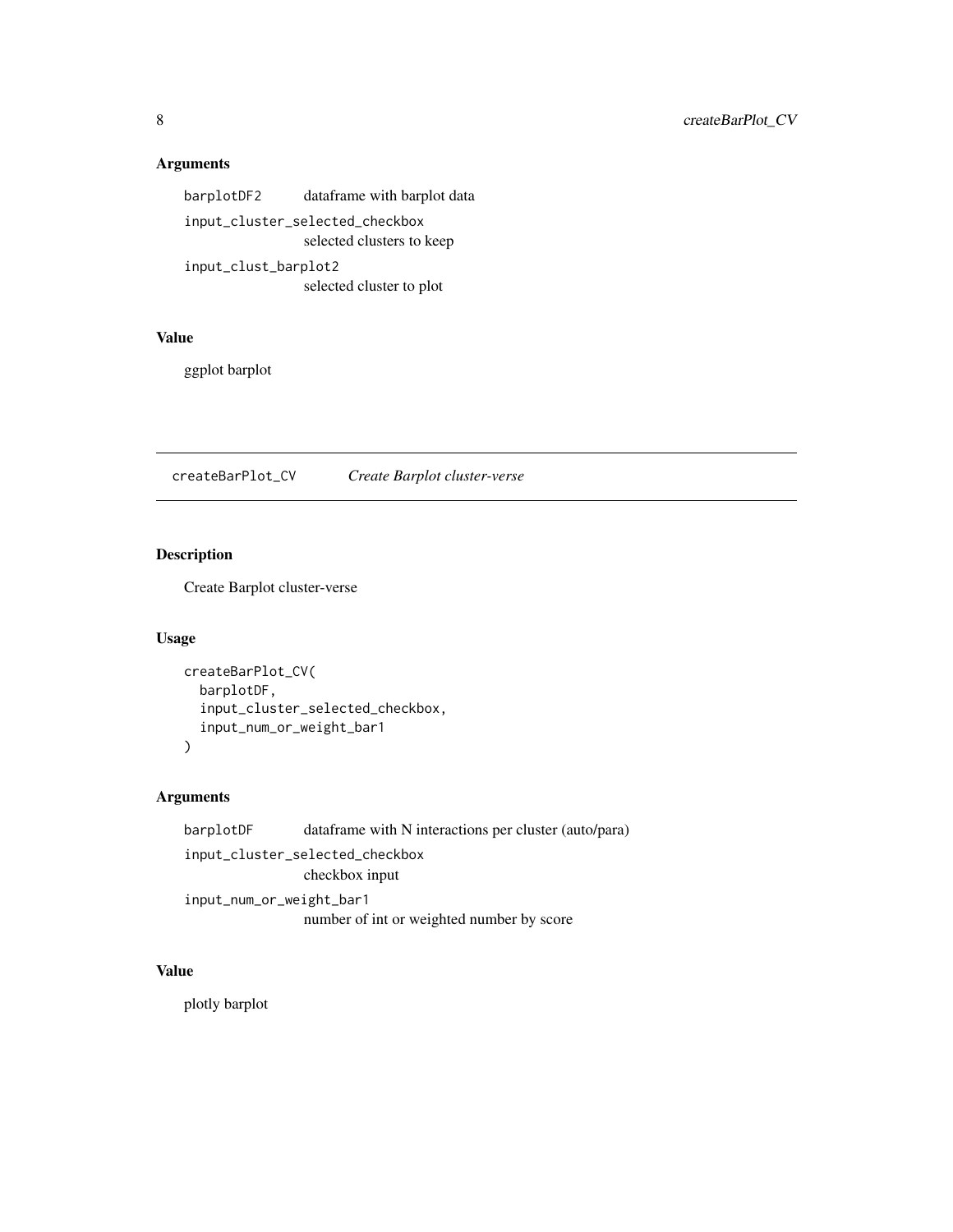<span id="page-8-0"></span>

Create Network of clusters

#### Usage

createNetwork(data.filt.cluster, input\_num\_or\_weight\_radio, input\_edge\_weight)

#### Arguments

data.filt.cluster filtered input data (by clusters) input\_num\_or\_weight\_radio either number of interactions or weighted by score input\_edge\_weight small,medium or large from user input

#### Value

list containing nodes and edges for network

dendroIntPairModules *Get dendrogram of int pair modules*

#### Description

Get dendrogram of int pair modules

#### Usage

dendroIntPairModules(pairs\_func\_matrix)

#### Arguments

```
pairs_func_matrix
```
binary matrix pairs x functions

#### Value

list with dendrogram, hclust and umap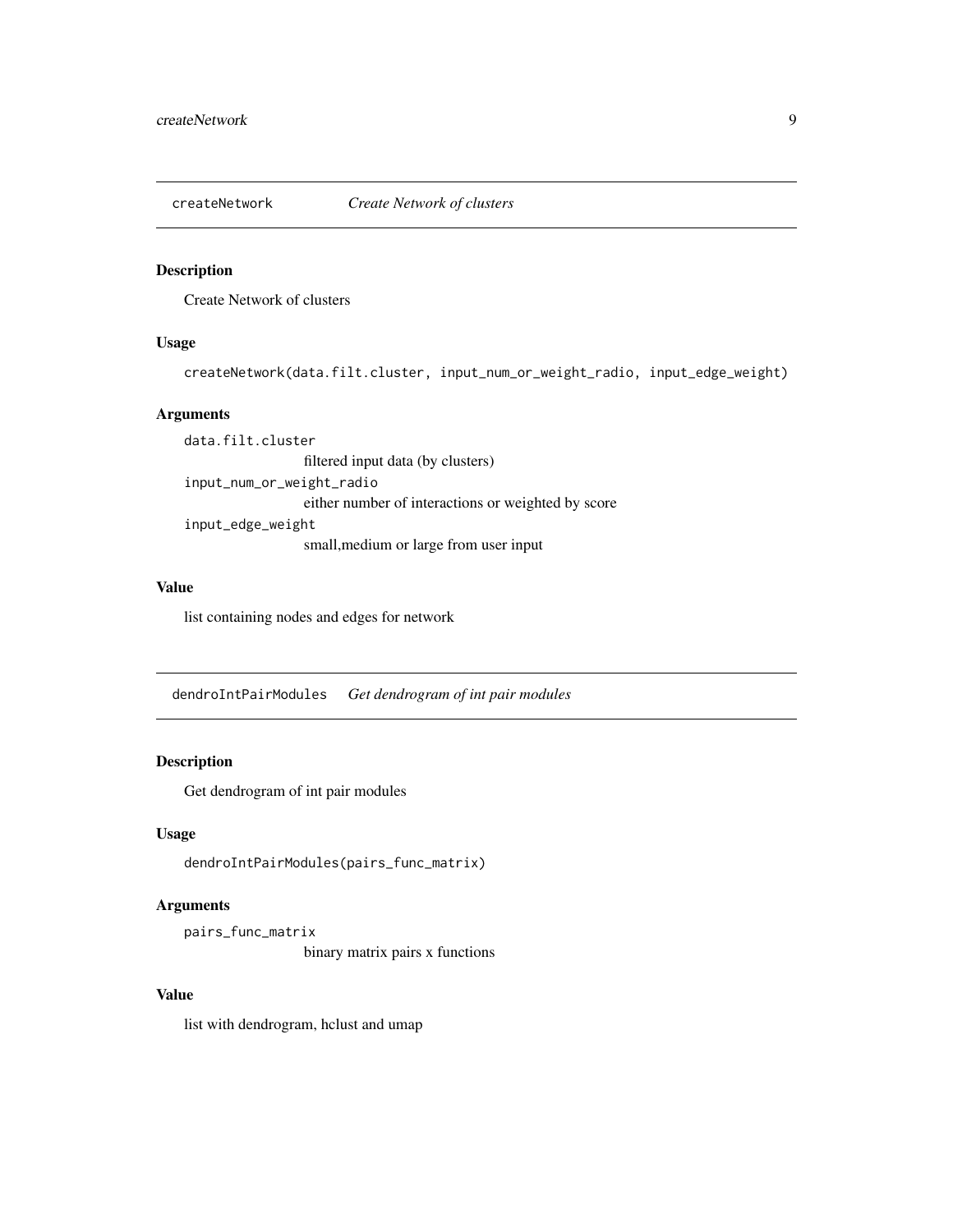<span id="page-9-0"></span>

Given a list of x, y coordinates on a curve, function determines the elbow point of the curve.

#### Usage

elbowPoint(x, y)

#### Arguments

| vector of x coordinates of points on the curve |
|------------------------------------------------|
| vector of y coordinates of points on the curve |

#### Details

highlight the maximum curvature to identify the elbow point (credit: 'github.com/agentlans')

#### Value

an x, y coordinates of the elbow point.

ensemblLink *Get html link to ensembl*

#### Description

Get html link to ensembl

#### Usage

ensemblLink(ensembl)

#### Arguments

ensembl symbol

#### Value

html link to website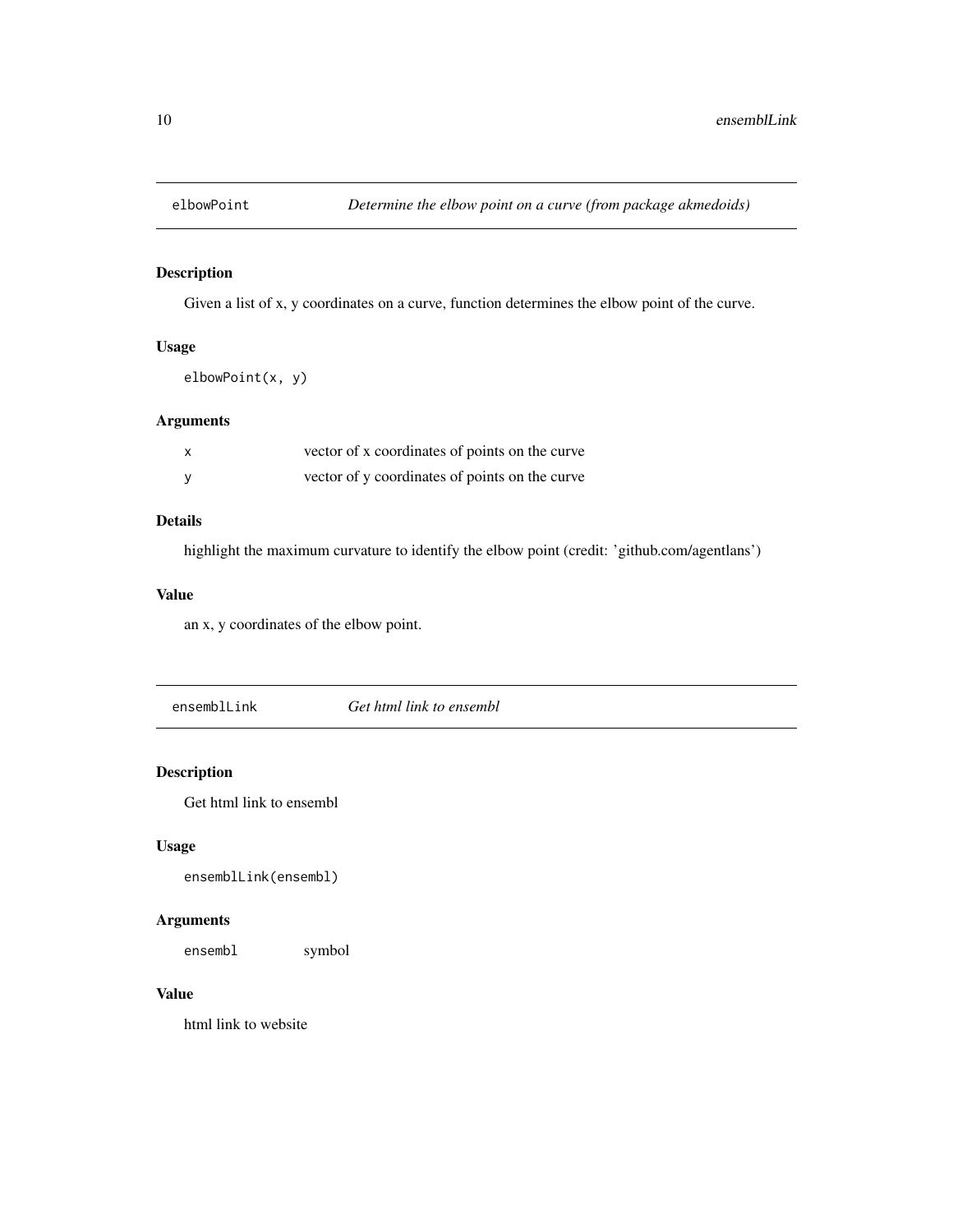<span id="page-10-0"></span>getBack2BackBarplot *Get back-to-back barplot for 2 conditions comparison*

#### **Description**

Get back-to-back barplot for 2 conditions comparison

#### Usage

```
getBack2BackBarplot(tab_c1, tab_c2, lab_c1, lab_c2)
```
#### Arguments

| $tab_c1$  | barplot data frame generated by getBarplotDF() for condition 1 |
|-----------|----------------------------------------------------------------|
| $tab\_c2$ | barplot dataframe generated by getBarplotDF() for condition 1  |
| lab c1    | label for condition 1                                          |
| $lab_c2$  | label for condition 2                                          |

#### Value

ggplot object

getBarplotDF *Get dataframe for plotting barplot (all clusters)*

#### Description

Get dataframe for plotting barplot (all clusters)

#### Usage

```
getBarplotDF(
  data.filt.bar,
  input_cluster_selected_checkbox,
  input_num_or_weight_bar1
)
```
#### Arguments

data.filt.bar filtered object (checkbox auto/para) input\_cluster\_selected\_checkbox checkbox input input\_num\_or\_weight\_bar1 number of int or weighted number by score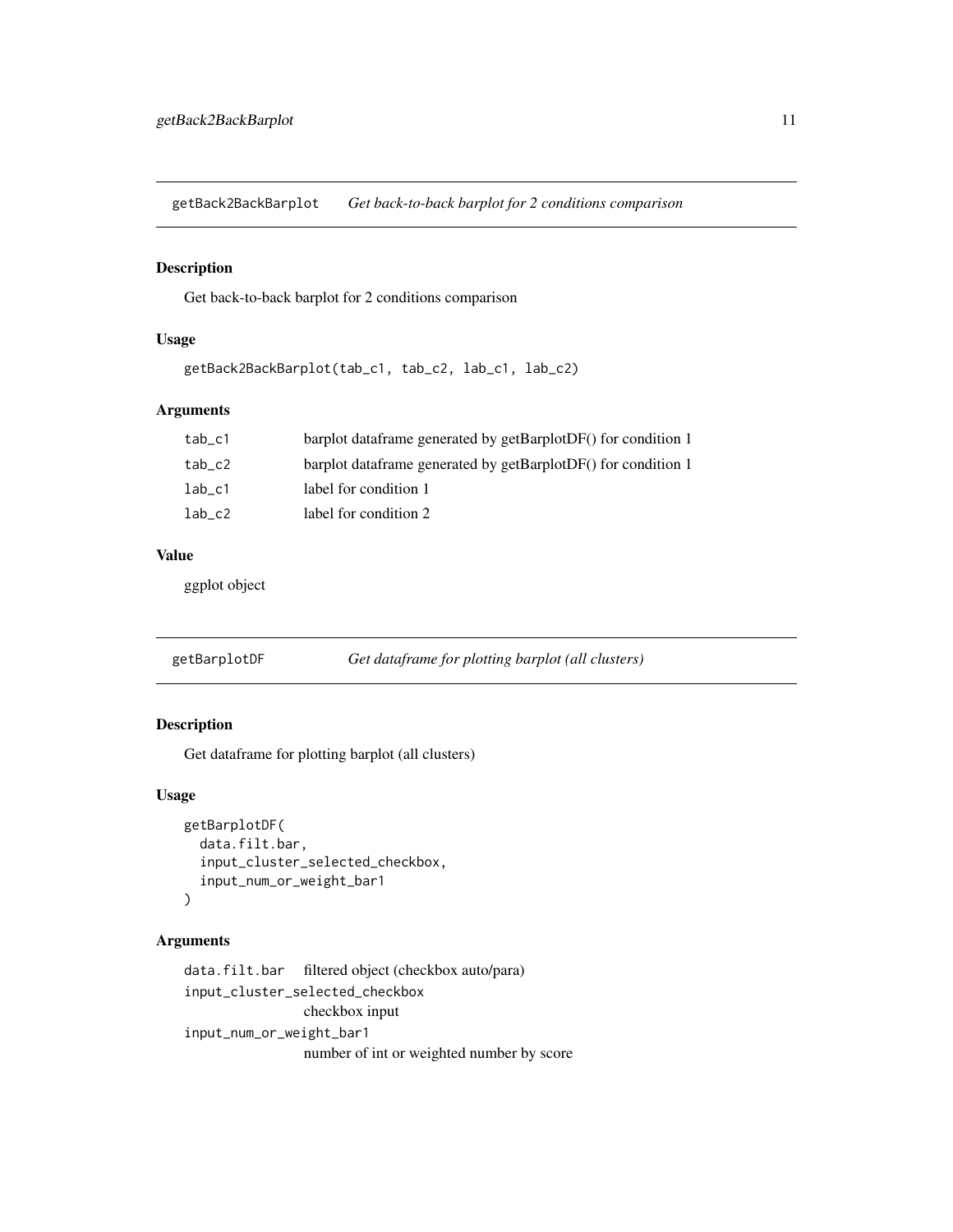#### <span id="page-11-0"></span>Value

dataframe with number of interactions per cluster auto/para

getBarplotDF2 *Get dataframe for barplot (by cluster)*

#### Description

Get dataframe for barplot (by cluster)

#### Usage

```
getBarplotDF2(filt.data, input_cluster_selected_checkbox, input_clust_barplot2)
```
#### Arguments

filt.data input data filtered in cluster-verse input\_cluster\_selected\_checkbox selected clusters to keep input\_clust\_barplot2 selected cluster to plot

#### Value

dataframe with num int per cluster

getClusterA\_Names *Get cluster names only from sender cluster A*

#### Description

Get cluster names only from sender cluster A

#### Usage

```
getClusterA_Names(input.data)
```
#### Arguments

input.data preprocessed input data

#### Value

named list of clusters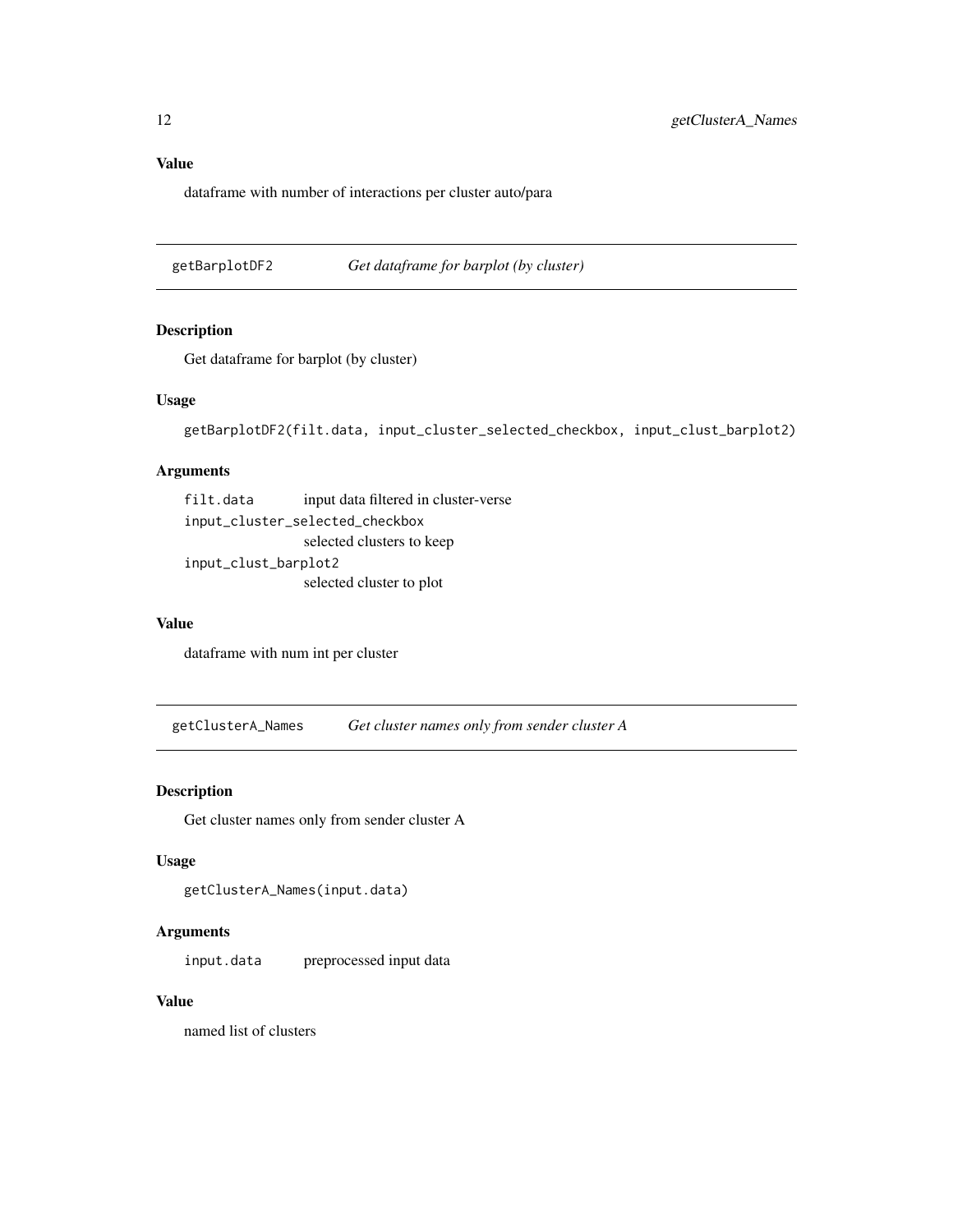<span id="page-12-0"></span>getClusterColors *Get colors for clusters*

#### Description

Get colors for clusters

#### Usage

getClusterColors(input.data)

#### Arguments

input.data preprocessed input data

#### Value

named vector with colors per cluster

getClusterNames *Get clusters names from initial input data*

#### Description

Get clusters names from initial input data

#### Usage

```
getClusterNames(input.data)
```
#### Arguments

input.data preprocessed input data

#### Value

named list of clusters

#### Examples

```
data(input.data)
cluster_list <- getClusterNames(input.data)
```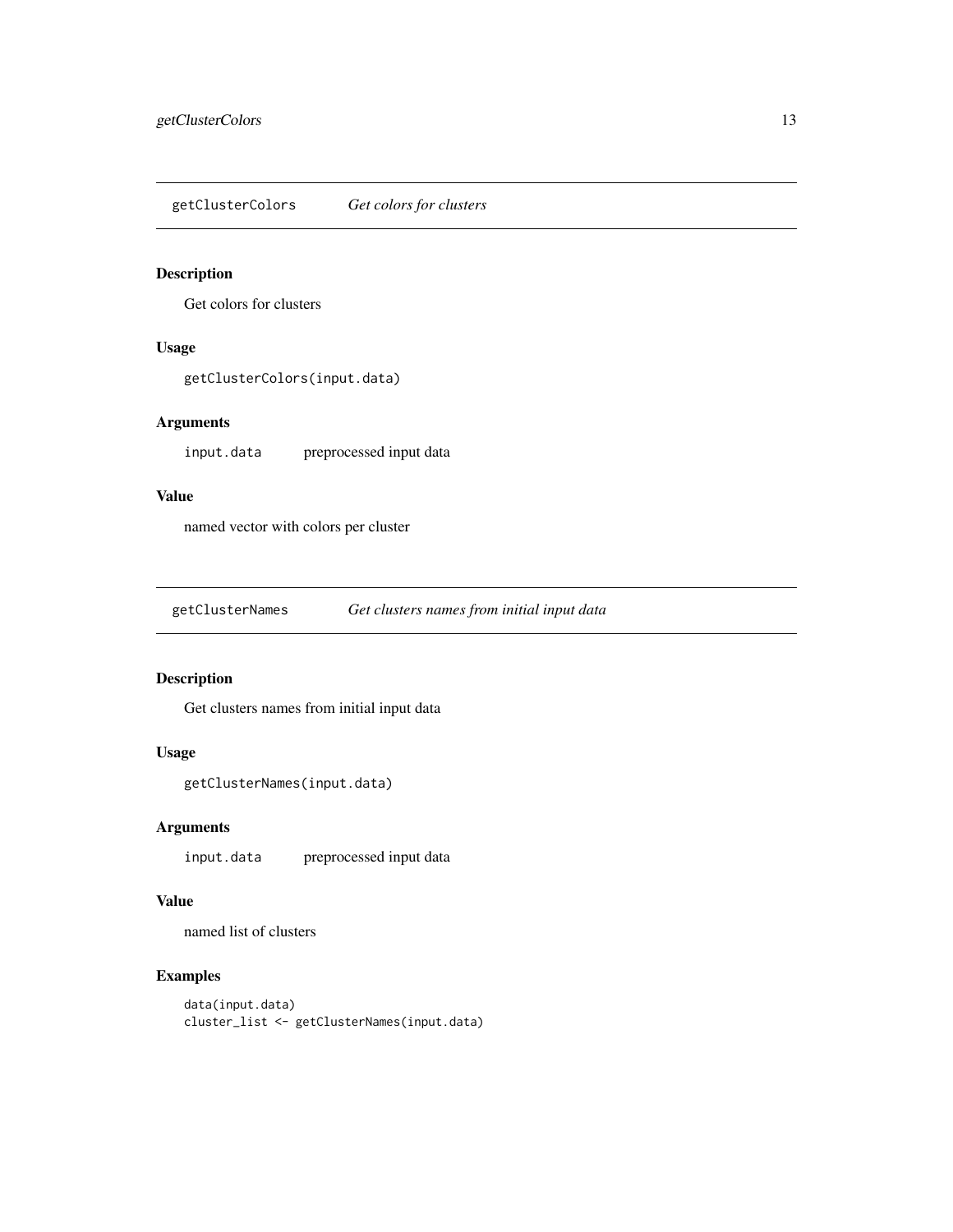<span id="page-13-0"></span>getClusterNetwork *Creating edges dataframe for network of clusters*

#### Description

Creating edges dataframe for network of clusters

#### Usage

```
getClusterNetwork(input.data, input_num_or_weight_radio, input_edge_weight)
```
#### Arguments

input.data preprocessed input data input\_num\_or\_weight\_radio either num of interactions or weighted by score input\_edge\_weight small,medium or large from user input

#### Value

edges dataframe

getClusterSize *Get Clusters size*

#### Description

Get Clusters size

#### Usage

```
getClusterSize(cl, edges.df, input_num_or_weight_radio)
```
#### Arguments

| c1                        | cluster name                                    |
|---------------------------|-------------------------------------------------|
| edges.df                  | data frame with edges for network               |
| input_num_or_weight_radio |                                                 |
|                           | either num of interactions or weighted by score |

#### Value

sum of n interactions or weighted num for that cluster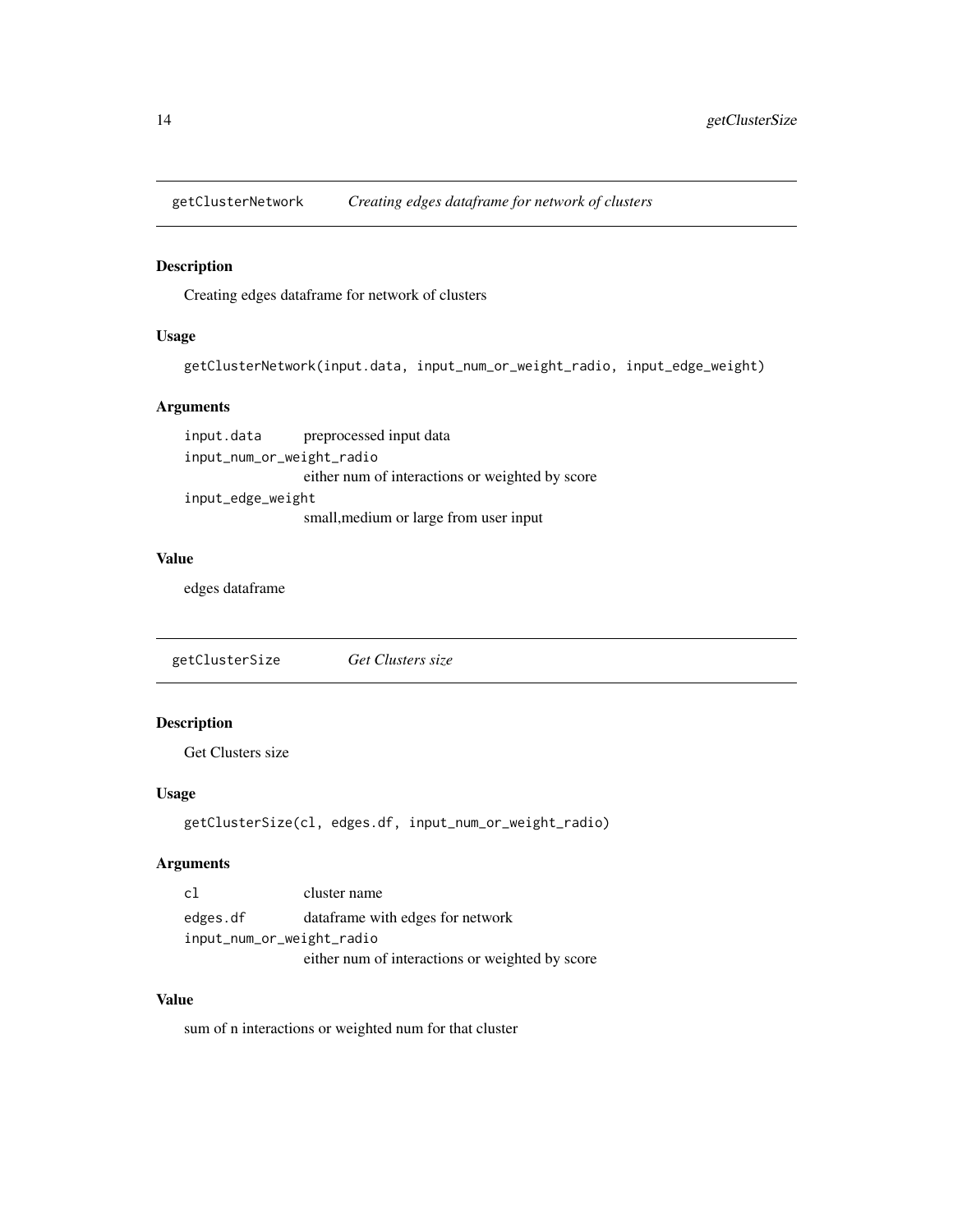<span id="page-14-0"></span>getDistinctCouplets *Get table of unique int-pairs/clust-pairs couplets*

#### Description

Get table of unique int-pairs/clust-pairs couplets

#### Usage

```
getDistinctCouplets(
 data_cond1,
 data_cond2,
 data_cond3 = NULL,
 lab_c1,
 lab_c2,
  lab_c3 = NULL)
```
#### Arguments

| data_cond1 | filt.data() corresponding to chosen condition 1 |
|------------|-------------------------------------------------|
| data_cond2 | filt.data() corresponding to chosen condition 2 |
| data_cond3 | filt.data() corresponding to chosen condition 3 |
| $lab_c1$   | data label for condition 1                      |
| $lab_c2$   | data label for condition 2                      |
| $lab_c3$   | data label for condition 3                      |

#### Value

modified filt.data containing only unique couplets

getDotPlot\_selInt *Functions to plot DotPlots*

#### Description

Functions to plot DotPlots

#### Usage

```
getDotPlot_selInt(
  selected_tab,
  clust.order,
  low_color = "aquamarine",
  high_color = "#131780"
\mathcal{E}
```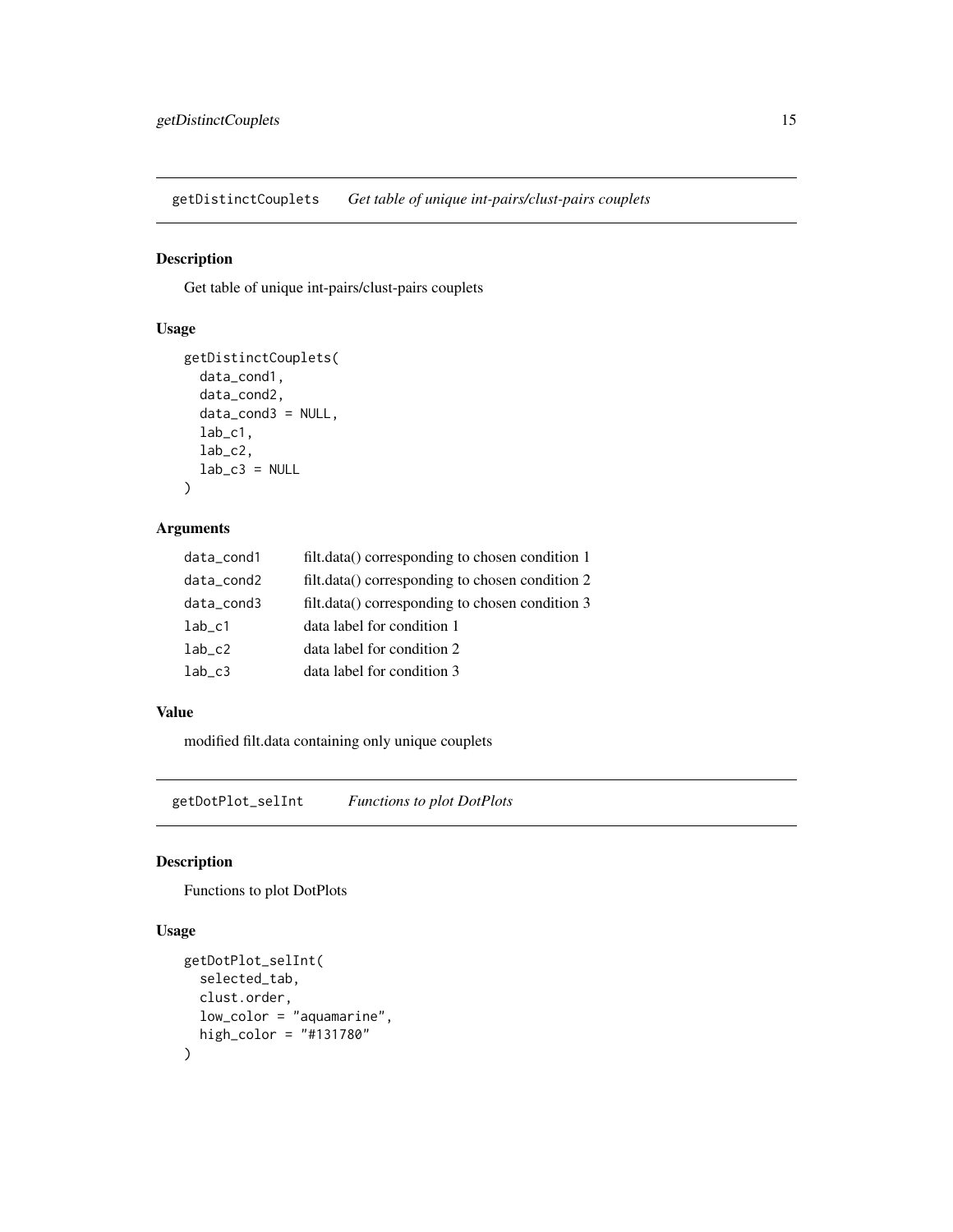#### Arguments

| selected_tab | selected rows of filt. data by selection from gene table |
|--------------|----------------------------------------------------------|
| clust.order  | how to order clusters                                    |
| low_color    | of dotplot                                               |
| high_color   | of dotplot                                               |

#### Value

list with modified selected data and ggplot2 dotplot

#### getGeneTable *Get table for gene-verse*

#### Description

Get table for gene-verse

#### Usage

```
getGeneTable(input.data)
```
#### Arguments

input.data preprocessed input data

#### Value

gene table with unique intpairs (no connection to clusters)

#### Examples

```
data(input.data)
gene_table <- getGeneTable(input.data)
```
<span id="page-15-0"></span>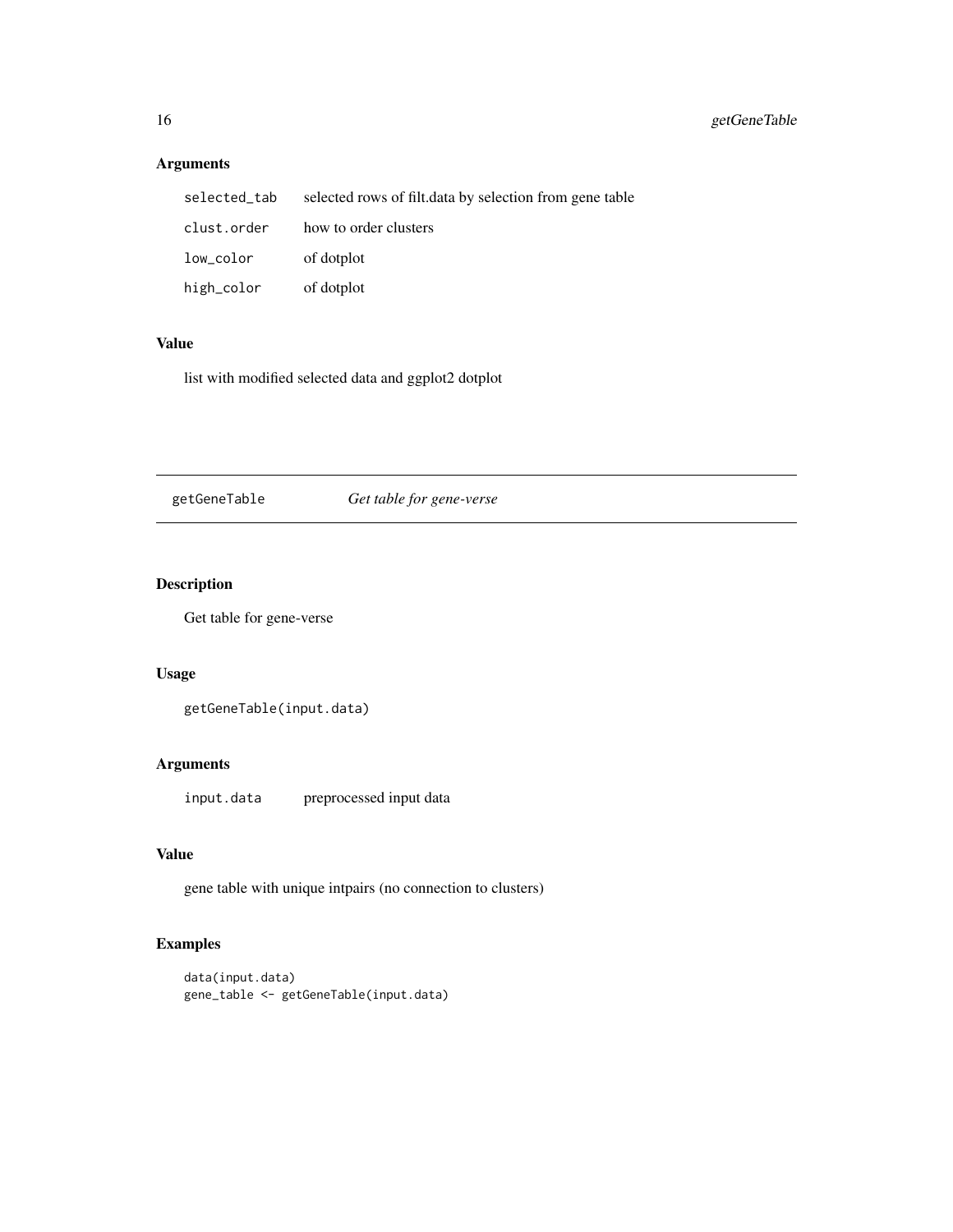<span id="page-16-0"></span>

Connection to Ensembl via biomaRt to get GO terms

#### Usage

```
getGObiomaRt(input_select_ensembl, input.data)
```
#### Arguments

input\_select\_ensembl chosen version of Ensembl input.data filtered input data

#### Value

dataframe with GO annotation

getHitsf *Subfunction to calculate significant functions by permutation test*

#### Description

Subfunction to calculate significant functions by permutation test

#### Usage

getHitsf(mat, gpModules\_assign)

#### Arguments

mat binary matrix of functional terms by int-pairs gpModules\_assign assignment of intpairs to modules

#### Value

matrix with hits Example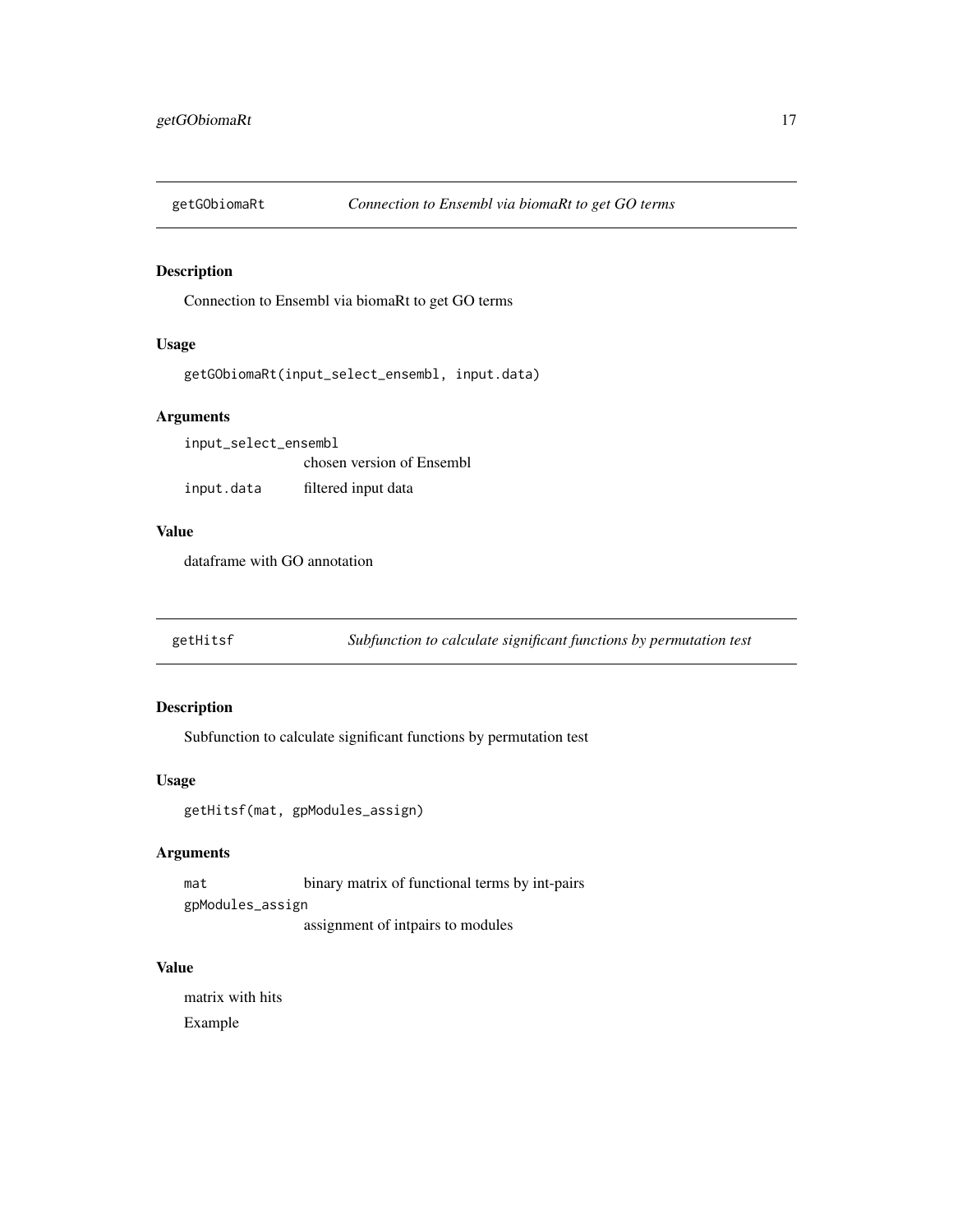<span id="page-17-0"></span>

Get subset of interactions corresponding to a certain viewpoint and flow

#### Usage

getIntFlow(vp, input.data, flow)

#### Arguments

| vp         | viewpoint cluster                                 |
|------------|---------------------------------------------------|
| input.data | preprocessed/filtered input data                  |
| flow       | one among directed out, directed in or undirected |

#### Value

subset of data

#### Examples

data(input.data) caf\_out <- getIntFlow(vp = "CAF", input.data, flow = "directed\_out")

getNtermsBYdb *Calculate number of terms of a database*

#### Description

Calculate number of terms of a database

#### Usage

```
getNtermsBYdb(annotation)
```
#### Arguments

annotation data from either pathways, GO or combined

#### Value

number of terms by dataset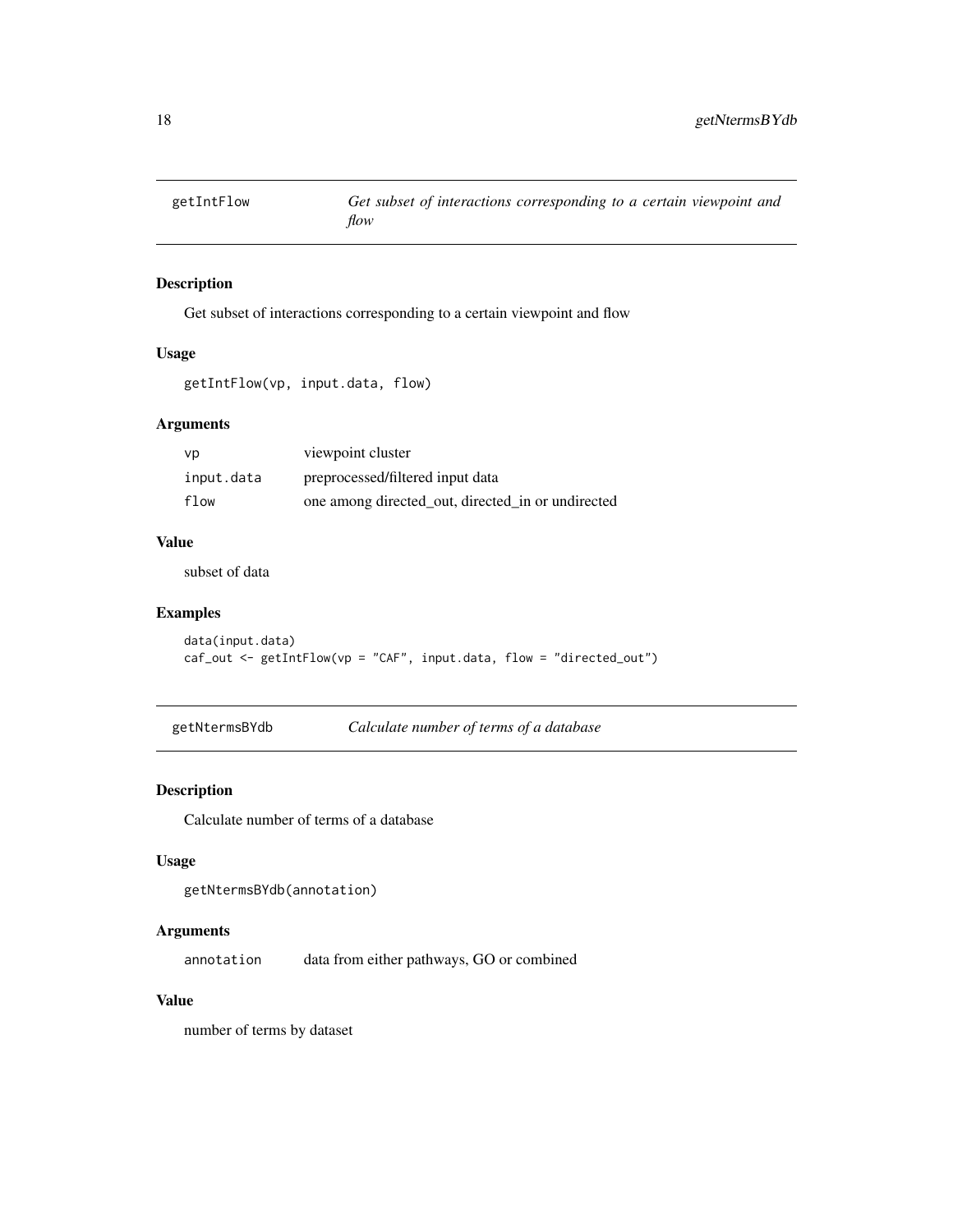<span id="page-18-0"></span>

Get number of unique ligands and receptors

#### Usage

```
getNumLR(gene.table, type)
```
#### Arguments

| gene.table | gene table of unique int-pairs |
|------------|--------------------------------|
| type       | either $L$ or $R$              |

#### Value

number of L or R genes

getPieChart *Get Pie Chart of unique couplets*

### Description

Get Pie Chart of unique couplets

#### Usage

```
getPieChart(data_dotplot)
```
#### Arguments

data\_dotplot same data used to generate dotplot

#### Value

pie chart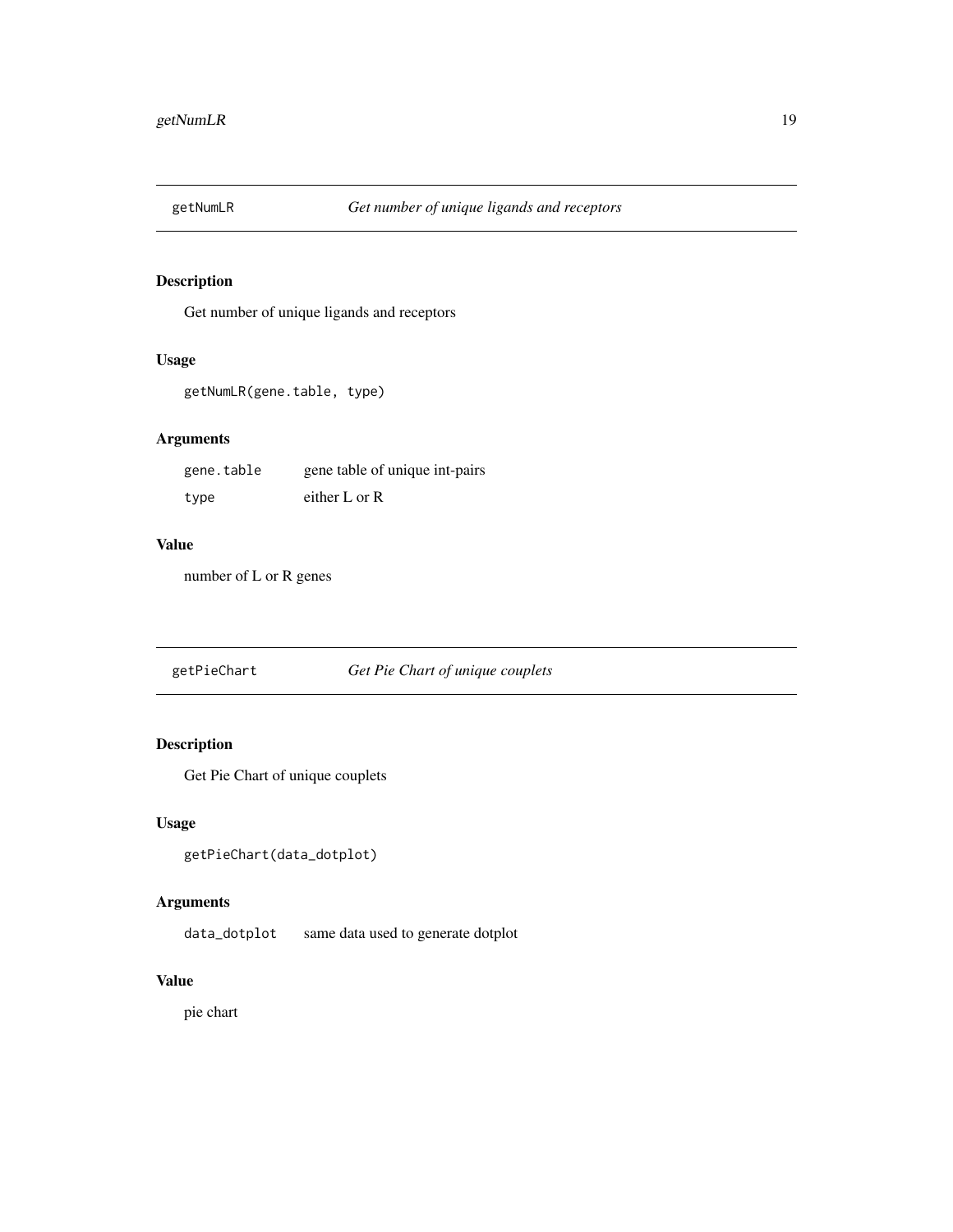<span id="page-19-0"></span>getRadar\_df *#' Get radar plot of relative numbers of interactions for a certain cell type #' #' @param tab\_c1 barplot dataframe from Viewpoint generated by getBarplotDF2() containing data for condition 1 #' @param tab\_c2 barplot dataframe from Viewpoint generated by get-BarplotDF2() containing data for condition 2 #' @param tab\_c3 barplot dataframe from Viewpoint generated by getBarplotDF2() containing data for condition 3 #' @param lab\_c1 label for condition 1 #' @param lab\_c2 label for condition 2 #' @param lab\_c3 label for condition 3 #' @param cell\_name label of cell type of interest #' #' @return plot #' @importFrom fmsb radarchart #' @import-From data.table transpose getRadarPlot <- function(tab\_c1, tab\_c2, tab\_c3, lab\_c1, lab\_c2, lab\_c3, cell\_name) if(is.null(tab\_c3)) df < merge(tab\_c1, tab\_c2, by = "Clusters", all = TRUE) colnames(df) <- c("Clusters", "nint\_c1", "nint\_c2") else df <- merge(tab\_c1, tab\_c2, by = "Clusters", all = TRUE) df <- merge(df, tab\_c3, by = "Clusters", all = TRUE) colnames(df) <- c("Clusters", "nint\_c1", "nint\_c2", "nint\_c3") df[is.na(df)] <- 0 cluster\_names <- df\$Clusters # add max and min max\_nint <- max(df[, -1]) df <- add\_column(df, max\_nint, .after = "Clusters") df <- add\_column(df, "min\_nint" = 0, .after = "max\_nint") radar\_df <- data.table::transpose(df[, -1]) if(is.null(lab\_c3)) rownames(radar\_df) <- c("max", "min", lab\_c1, lab\_c2) else rownames(radar\_df) <- c("max", "min", lab\_c1, lab\_c2, lab\_c3) colnames(radar\_df) <- cluster\_names color <- c("#438ECC", "#E97778", "#00BA38") fmsb::radarchart( radar\_df, axistype = 1, # Customize the polygon pcol = color, pfcol = scales::alpha(color, 0.5), plwd = 2, plty = 1, # Customize the grid cglcol = "grey", cglty = 1, cglwd = 0.8, # Customize the axis axislabcol = "grey30", # Variable labels vlcex = 1.2, vlabels = colnames(radar\_df), caxislabels =*  $round(seq(from = 0, to = radar_dff''max'', 1], length.out = 5)$ , title = *cell\_name ) legend( x = "bottomleft", legend = rownames(radar\_df[*  $c(1,2),$ *]), horiz = FALSE, bty = "n", pch = 20, col = color, text.col = "black", cex = 1, pt.cex = 1.5 ) Get radar df of relative numbers of interactions for a certain cell type*

#### Description

#' Get radar plot of relative numbers of interactions for a certain cell type #' #' @param tab\_c1 barplot dataframe from Viewpoint generated by getBarplotDF2() containing data for condition 1 #' @param tab\_c2 barplot dataframe from Viewpoint generated by getBarplotDF2() containing data for condition 2 #' @param tab\_c3 barplot dataframe from Viewpoint generated by getBarplotDF2() containing data for condition 3 #' @param lab\_c1 label for condition 1 #' @param lab\_c2 label for condition 2 #' @param lab c3 label for condition 3 #' @param cell name label of cell type of interest #' #' @return plot #' @importFrom fmsb radarchart #' @importFrom data.table transpose getRadarPlot  $\lt$ - function(tab c1, tab c2, tab c3, lab c1, lab c2, lab c3, cell name) if(is.null(tab\_c3)) df <- merge(tab\_c1, tab\_c2, by = "Clusters", all = TRUE) colnames(df) <- c("Clusters",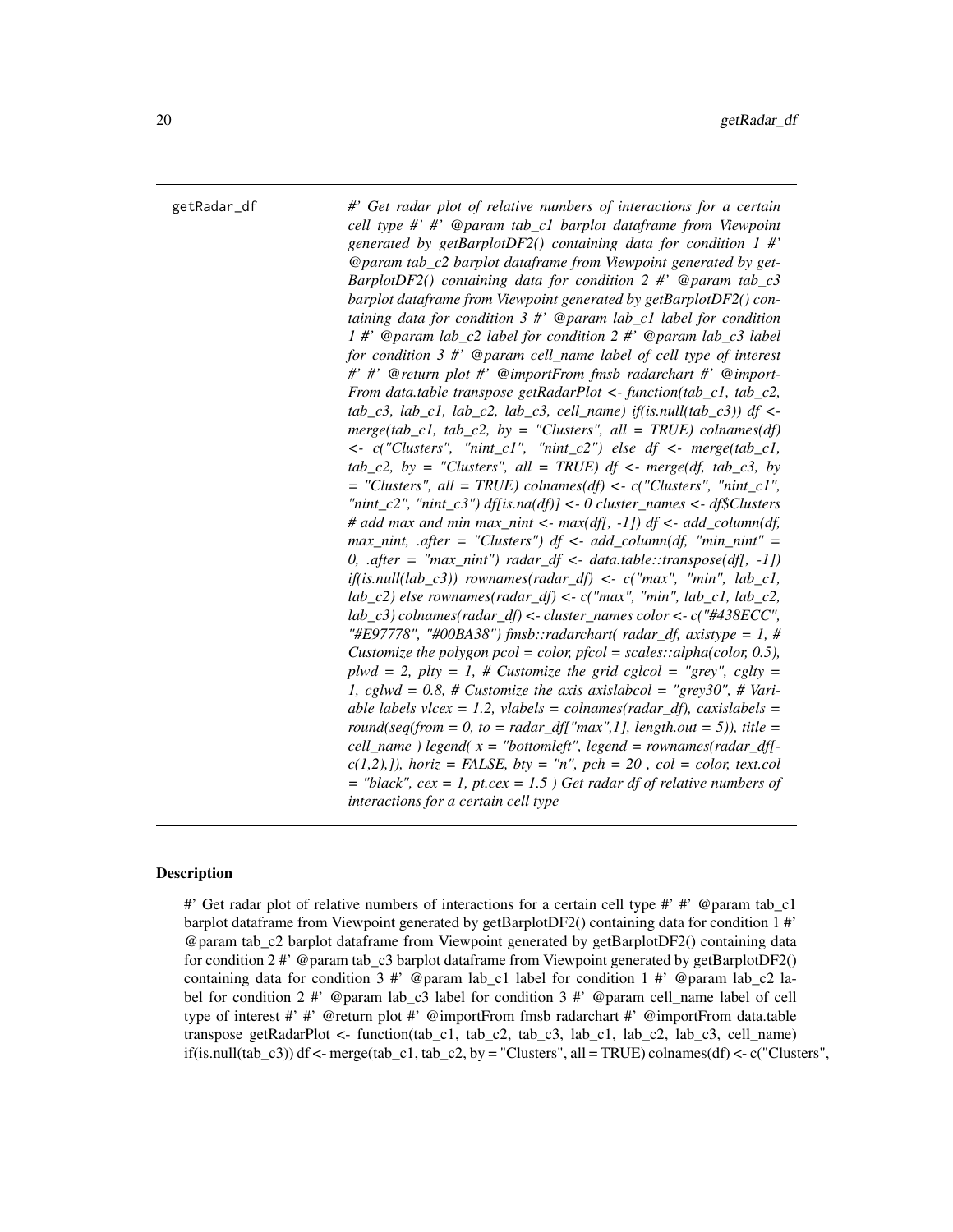#### getRadar\_df 21

" $nint_c1$ ", " $nint_c2$ ") else df <- merge(tab\_c1, tab\_c2, by = "Clusters", all = TRUE) df <- merge(df,  $tab\_c3, by = "Clusters", all = TRUE) \space columns(df) <- c("Clusters", "nint\_c1", "nint\_c2", "nint\_c3")$ 

df[is.na(df)]  $\langle$  - 0

cluster\_names <- df\$Clusters # add max and min max\_nint <- max(df[, -1]) df <- add\_column(df, max  $nint$ , .after = "Clusters") df <- add column(df, "min  $nint$ " = 0, .after = "max  $nint$ ")

radar\_df <- data.table::transpose(df[, -1])

if(is.null(lab\_c3)) rownames(radar\_df) <- c("max", "min", lab\_c1, lab\_c2) else rownames(radar\_df)  $\leq$  c("max", "min", lab c1, lab c2, lab c3)

colnames(radar\_df) <- cluster\_names

color <- c("#438ECC", "#E97778", "#00BA38")

fmsb::radarchart( radar df, axistype = 1, # Customize the polygon pcol = color, pfcol = scales::alpha(color, 0.5), plwd = 2, plty = 1, # Customize the grid cglcol = "grey", cglty = 1, cglwd = 0.8, # Customize the axis axislabcol = "grey30", # Variable labels vlcex = 1.2, vlabels = colnames(radar\_df), caxis $labels = round(seq(from = 0, to = radar_df['max", 1], length.out = 5)$ , title = cell\_name ) legend( x  $=$  "bottomleft", legend  $=$  rownames(radar\_df[-c(1,2),]), horiz  $=$  FALSE, bty  $=$  "n", pch  $=$  20, col  $=$ color, text.col = "black",  $cex = 1$ , pt.cex = 1.5)

Get radar df of relative numbers of interactions for a certain cell type

#### Usage

```
getRadar_df(tab_c1, tab_c2, tab_c3, lab_c1, lab_c2, lab_c3)
```
#### Arguments

| $tab_c1$  | barplot data frame from Viewpoint generated by getBarplotDF2() containing data<br>for condition 1 |
|-----------|---------------------------------------------------------------------------------------------------|
| $tab\_c2$ | barplot data frame from Viewpoint generated by getBarplotDF2() containing data<br>for condition 2 |
| $tab_c3$  | barplot dataframe from Viewpoint generated by getBarplotDF2() containing data<br>for condition 3  |
| $lab_c1$  | label for condition 1                                                                             |
| $lab_c2$  | label for condition 2                                                                             |
| $lab_c3$  | label for condition 3                                                                             |

#### Value

df to be then used with fmsb radarchart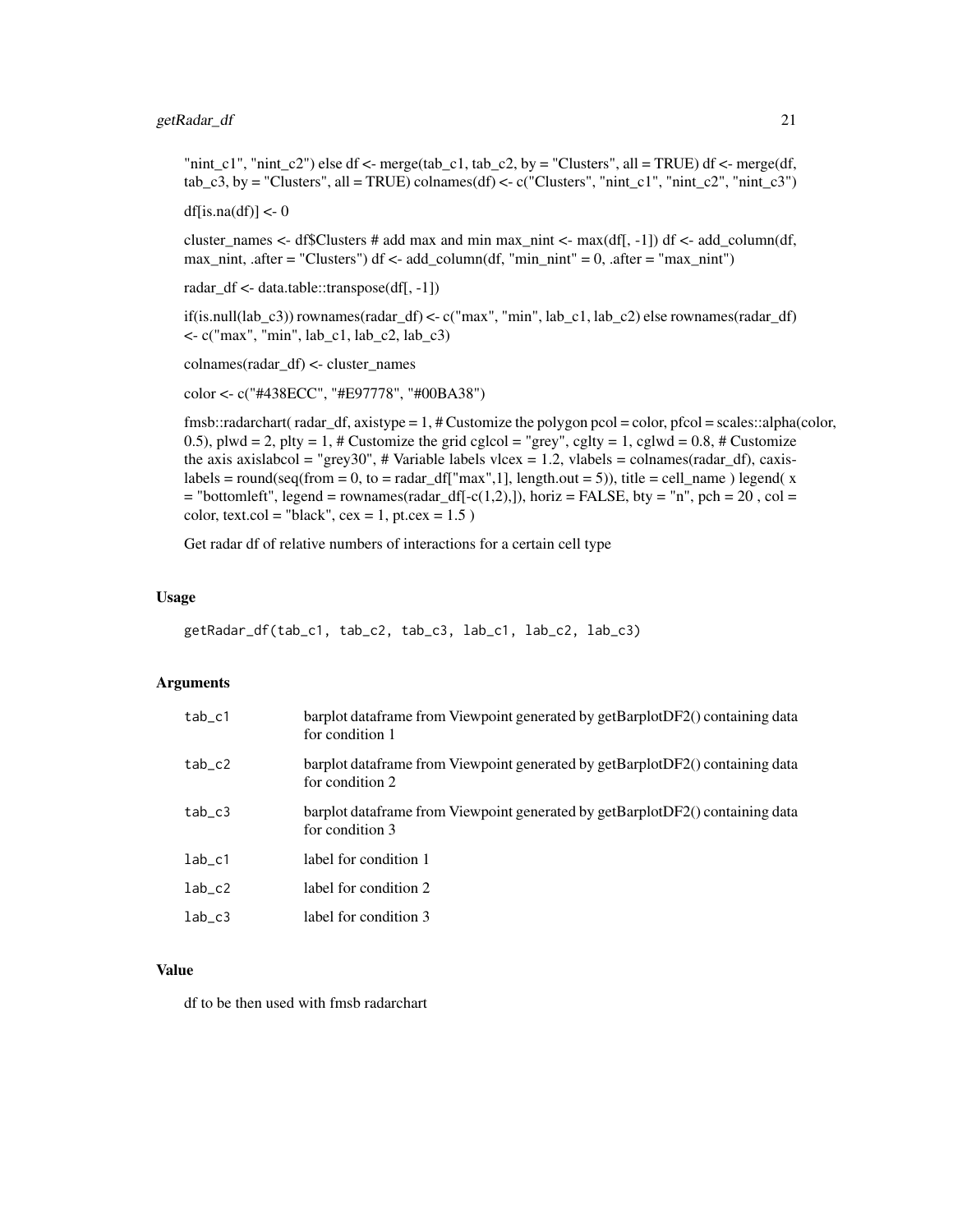<span id="page-21-0"></span>

Get table with ranked functional terms

#### Usage

getRankedTerms(data.fun.annot)

#### Arguments

data.fun.annot annotated df (GO/path/combined)

#### Value

table with ranking

getSignificantFunctions

*Calculate significant function per intpair module*

#### Description

Calculate significant function per intpair module

#### Usage

```
getSignificantFunctions(
  subGenePairs_func_mat,
  gpModules_assign,
  rank.terms,
  input_maxPval
\mathcal{E}
```
#### Arguments

subGenePairs\_func\_mat subset of binary mat gpModules\_assign assignment of intpairs to modules rank.terms table of ranked functions input\_maxPval threshold of significance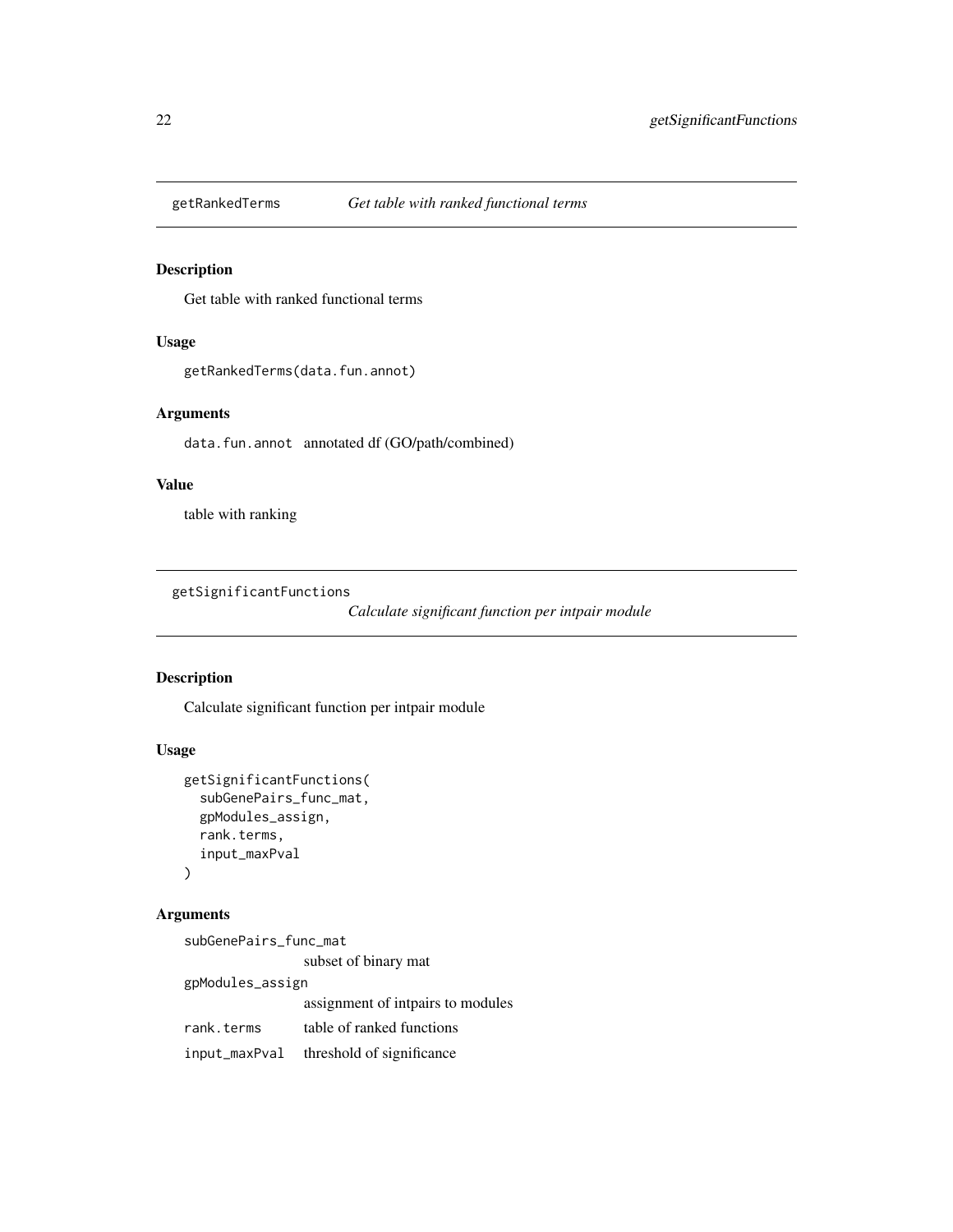#### <span id="page-22-0"></span>Value

table with significant functions

```
getSignificantFunctions_multiCond
```
*Get significance of functional terms related to unique int-pairs per condition*

#### Description

Get significance of functional terms related to unique int-pairs per condition

#### Usage

getSignificantFunctions\_multiCond(sub\_annot, unique\_intpairs)

#### Arguments

sub\_annot annotation matrix subset to unique int-pairs unique\_intpairs data.frame with unique int-pairs by condition

#### Value

data.frame with calculated pvalue of significance

getSignif\_table *Wrapper for other functions to get significant table of func terms*

#### Description

Wrapper for other functions to get significant table of func terms

#### Usage

```
getSignif_table(
  data_cond1,
  data_cond2,
  data_cond3,
  lab_c1,
  lab_c2,
  lab_c3,
  annot_cond1,
  annot_cond2,
  annot_cond3
)
```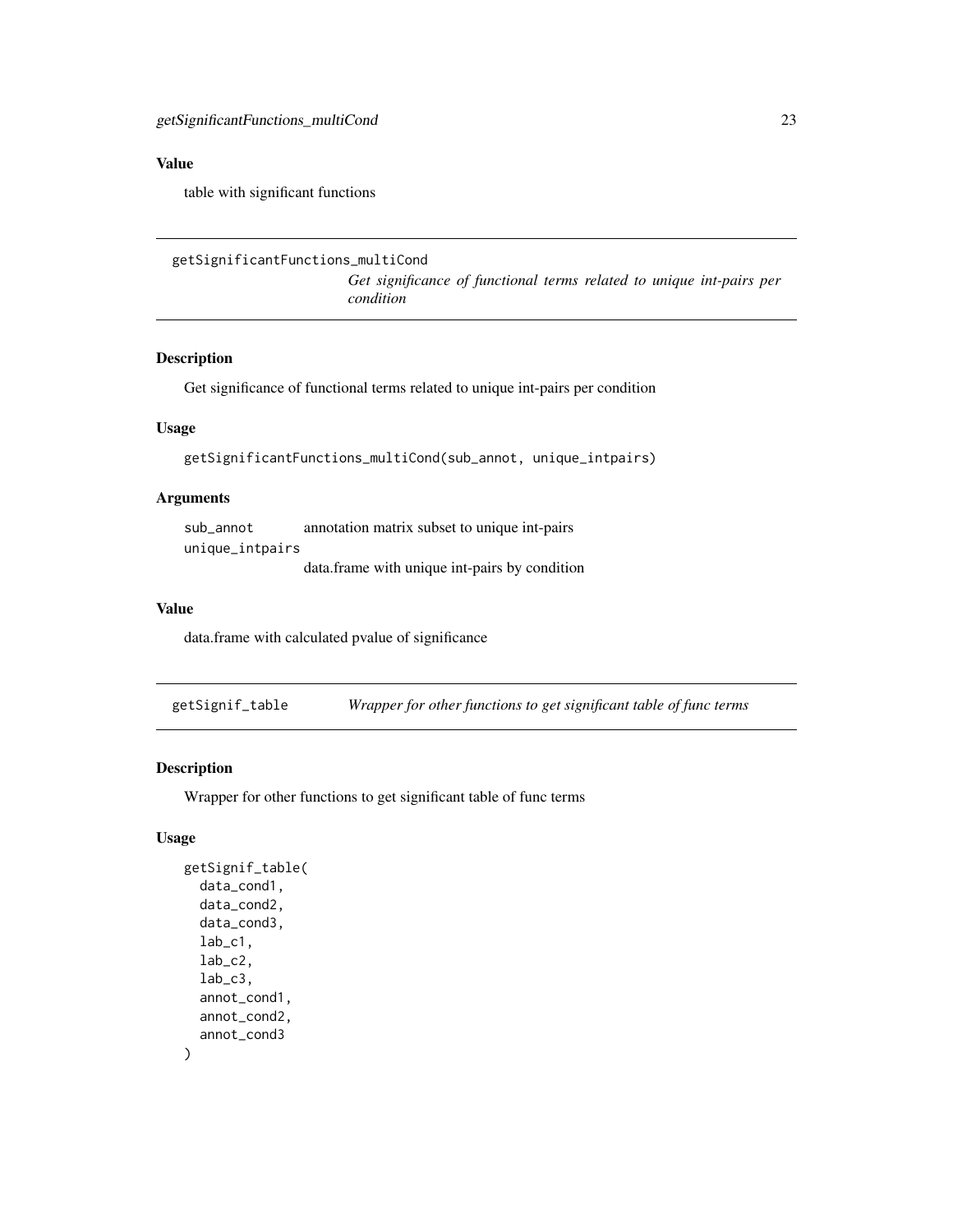#### Arguments

| data_cond1  | filt.data() corresponding to chosen condition 1 |
|-------------|-------------------------------------------------|
| data_cond2  | filt.data() corresponding to chosen condition 2 |
| data_cond3  | filt.data() corresponding to chosen condition 3 |
| $lab_c1$    | data label for condition 1                      |
| $lab_c2$    | data label for condition 2                      |
| $lab_c3$    | data label for condition 3                      |
| annot_cond1 | binary matrix int-pair by functions for cond1   |
| annot_cond2 | binary matrix int-pair by functions for cond2   |
| annot_cond3 | binary matrix int-pair by functions for cond3   |

#### Value

list containing pvalue\_df and unique\_intpairs df

getSunburst *Get Sunburst plot of selected functional terms*

#### Description

Get Sunburst plot of selected functional terms

#### Usage

```
getSunburst(
  sel.data,
 func_selected,
 int_p_fun,
 cluster.colors,
  input_num_or_weight_radio
)
```
#### Arguments

| sel.data                    | dataframe of selected functions                     |
|-----------------------------|-----------------------------------------------------|
|                             | func_selected the selected functional term          |
| int_p_fun                   | dataframe with int pairs annotated to this function |
| cluster.colors for plotting |                                                     |
| input_num_or_weight_radio   |                                                     |
|                             | either num of interactions or weighted by score     |

#### Value

plotly figure

<span id="page-23-0"></span>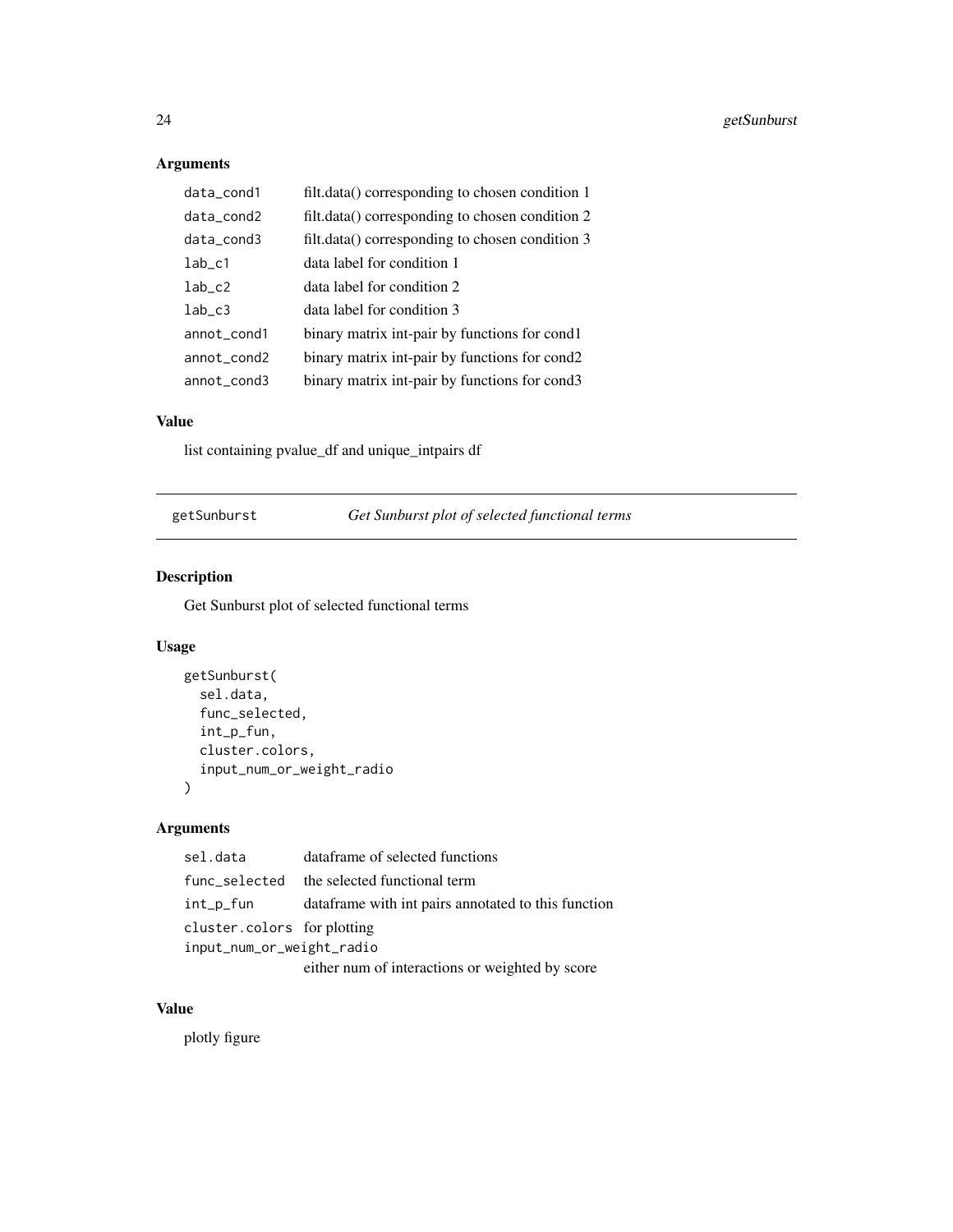<span id="page-24-0"></span>getUMAPipModules *Get UMAP for IP modules*

#### Description

Get UMAP for IP modules

#### Usage

```
getUMAPipModules(intPairs.dendro, gpModules_assign, ipm_colors)
```
#### Arguments

intPairs.dendro list output of dendrogram gpModules\_assign named vector of module assignment ipm\_colors for intpair modules

#### Value

plotly umap

| getUniqueDotplot | Plot dotplot containing only unique int-pair/cluster pairs with many |
|------------------|----------------------------------------------------------------------|
|                  | conditions                                                           |

#### Description

Plot dotplot containing only unique int-pair/cluster pairs with many conditions

#### Usage

```
getUniqueDotplot(data_dotplot, clust.order)
```
#### Arguments

| data_dotplot | table with selected int_pairs for multiple conditions |
|--------------|-------------------------------------------------------|
| clust.order  | how to order clusters                                 |

#### Value

ggplot object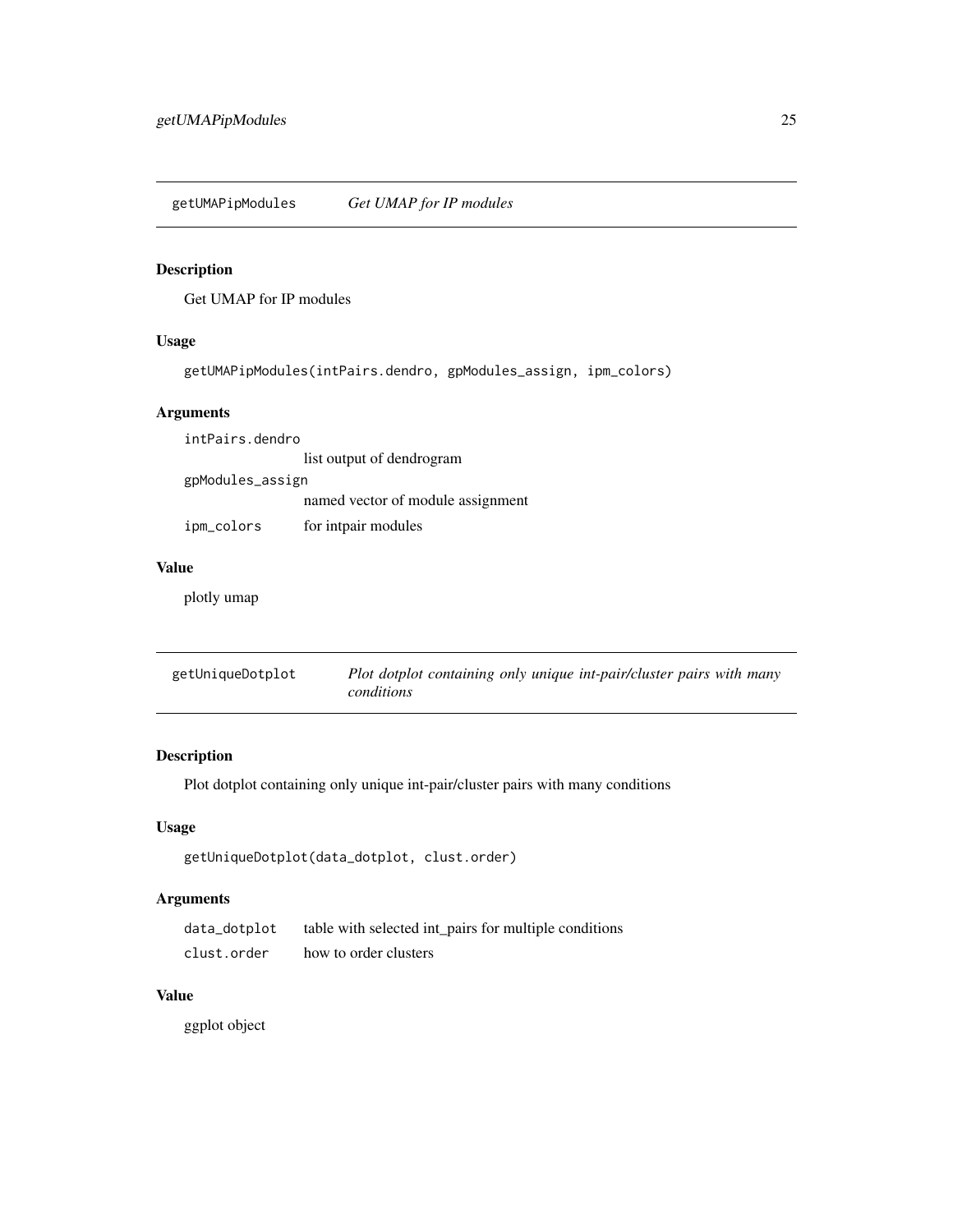<span id="page-25-0"></span>getUniqueIntpairs\_byCond

*Get table of unique int-pairs by condition*

#### Description

Get table of unique int-pairs by condition

#### Usage

```
getUniqueIntpairs_byCond(
 data_cond1,
 data_cond2,
 data_cond3 = NULL,
 lab_c1,
 lab_c2,
 lab_c3 = NULL)
```
#### Arguments

| data_cond1 | filt.data() corresponding to chosen condition 1 |
|------------|-------------------------------------------------|
| data_cond2 | filt.data() corresponding to chosen condition 2 |
| data_cond3 | filt.data() corresponding to chosen condition 3 |
| $lab_c1$   | data label for condition 1                      |
| $lab_c2$   | data label for condition 2                      |
| $lab_c3$   | data label for condition 3                      |

#### Value

modified merged filt.data containing only unique intpairs

| goLink | Get GO link |
|--------|-------------|
|        |             |

#### Description

Get GO link

#### Usage

goLink(go\_id)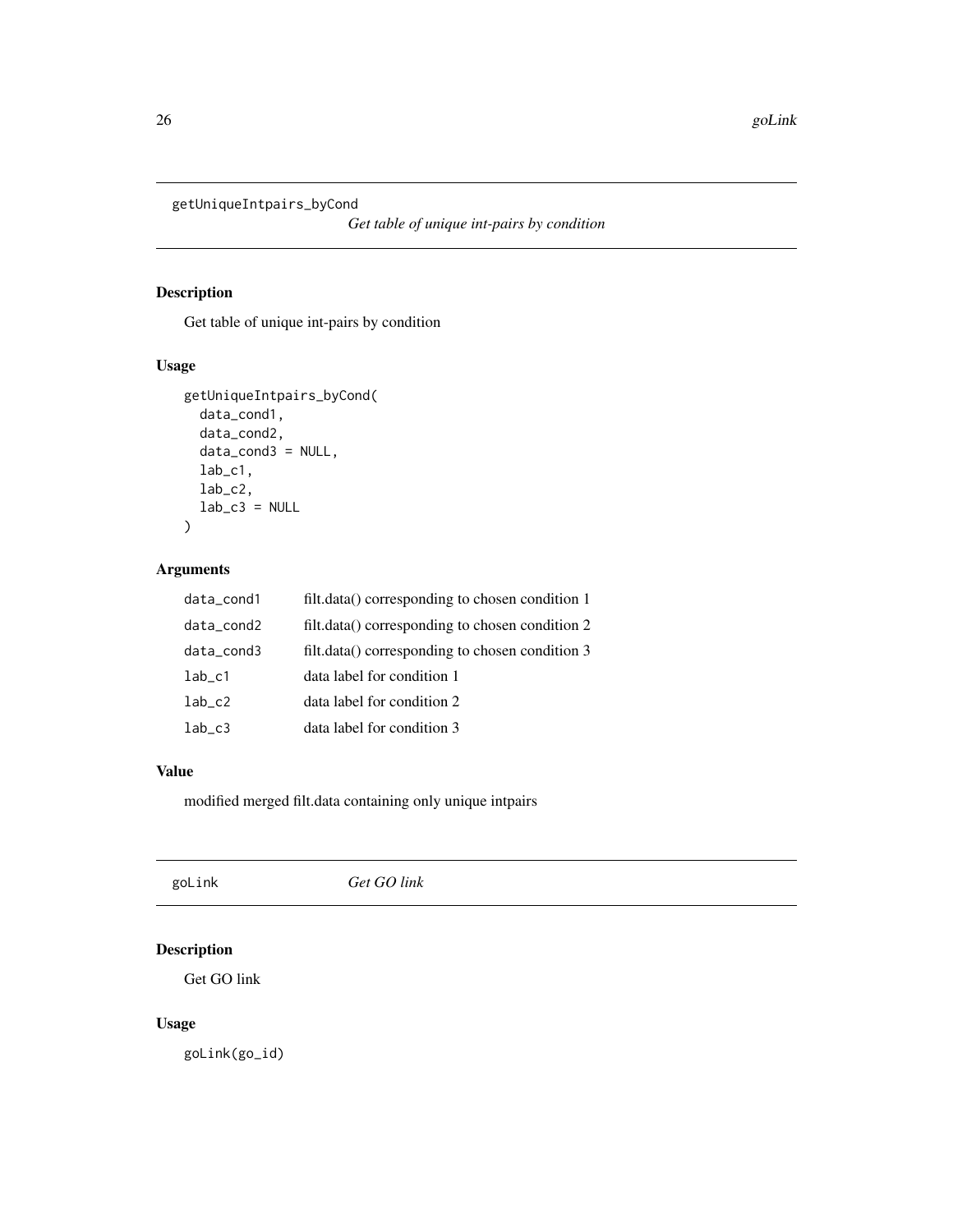#### <span id="page-26-0"></span>input.data 27

#### Arguments

go\_id string

#### Value

html link to website

input.data *Input Data example*

#### Description

A dataset obtained from Tirosh et al melanoma dataset, running CellPhoneDBv2. This data is generated by InterCellar running read.CPDBv2()

#### Usage

input.data

#### Format

A data frame with 5638 rows and 11 variables:

int\_pair interaction pair name, geneA & geneB geneA name, hgnc\_symbol geneB name, hgnc\_symbol typeA molecular type of geneA, either L (ligand) or R (receptor) typeB molecular type of geneB, either L (ligand) or R (receptor) clustA name of first cluster, either character or number clustB name of second cluster, either character or number score int-pair score as avg expression of geneA and geneB over clustA and clustB, decimal p\_value int-pair pvalue, decimal annotation\_strategy database from which the int-pair was retrieved int.type either autocrine or paracrine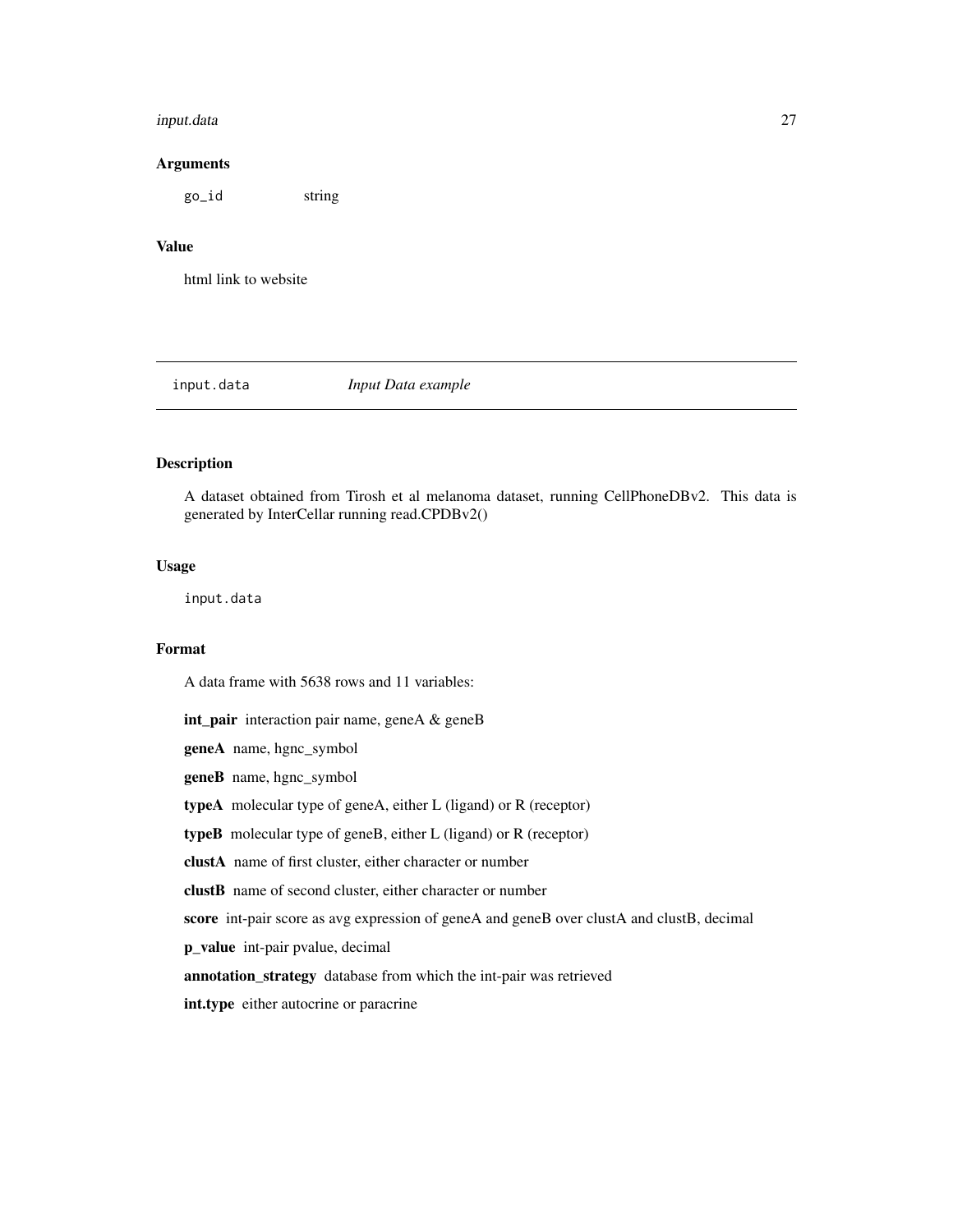<span id="page-27-0"></span>

Read dataframe of cell-cell communication from CellChat (ligand/receptor)

#### Usage

```
read.cellchat(file_tab)
```
#### Arguments

file\_tab dataframe from cellchat

#### Value

input.data formatted for InterCellar

read.CPDBv2 *Read output from CellPhoneDB v2.*

#### Description

Output is a folder containing 4 .txt files - deconvoluted.txt: containing list of single genes and their mean expression in each cluster (not considered); - means.txt: containing list of interacting pairs with info regarding L/R, annotation strategy and mean value of all pairs over cluster couples. pvalues.txt: same as means, but containing pvalue of each pair, for each cluster couple. - significant\_means.txt: only means of those pairs that have pvalue < 0.05. Has one more column:rank. If the statistical analysis is not run, the folder would contain only deconvoluted and means

#### Usage

```
read.CPDBv2(folder)
```
#### Arguments

folder folder containing output

#### Value

input.data which is the pre-processed object with annotated L-R pairs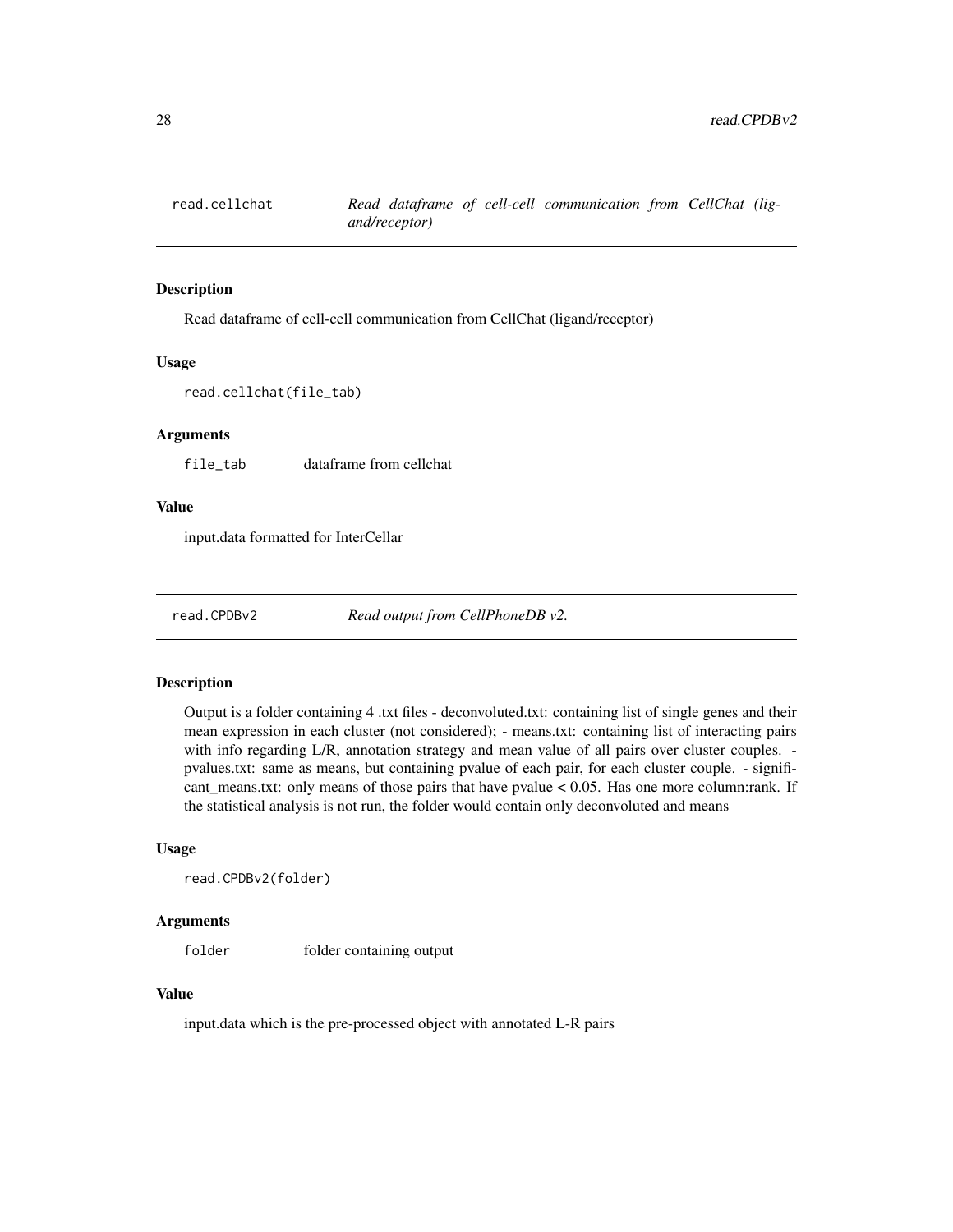<span id="page-28-0"></span>read.customInput *Read custom input file and re-structure it with InterCellar format*

#### Description

Read custom input file and re-structure it with InterCellar format

#### Usage

```
read.customInput(tab, separator)
```
#### Arguments

| tab       | custom input table                                           |
|-----------|--------------------------------------------------------------|
| separator | character that separates two elements of an interaction pair |

#### Value

preprocessed table

read.icellnet *Read ICELLNET dataframe*

#### Description

Read ICELLNET dataframe

#### Usage

read.icellnet(tab, input\_icellnet\_CC, input\_icellnet\_dir)

#### Arguments

tab dataframe with int-pairs in "X" column, other columns as cell types input\_icellnet\_CC central cell name input\_icellnet\_dir direction of interaction either out or in

#### Value

pre-processed input data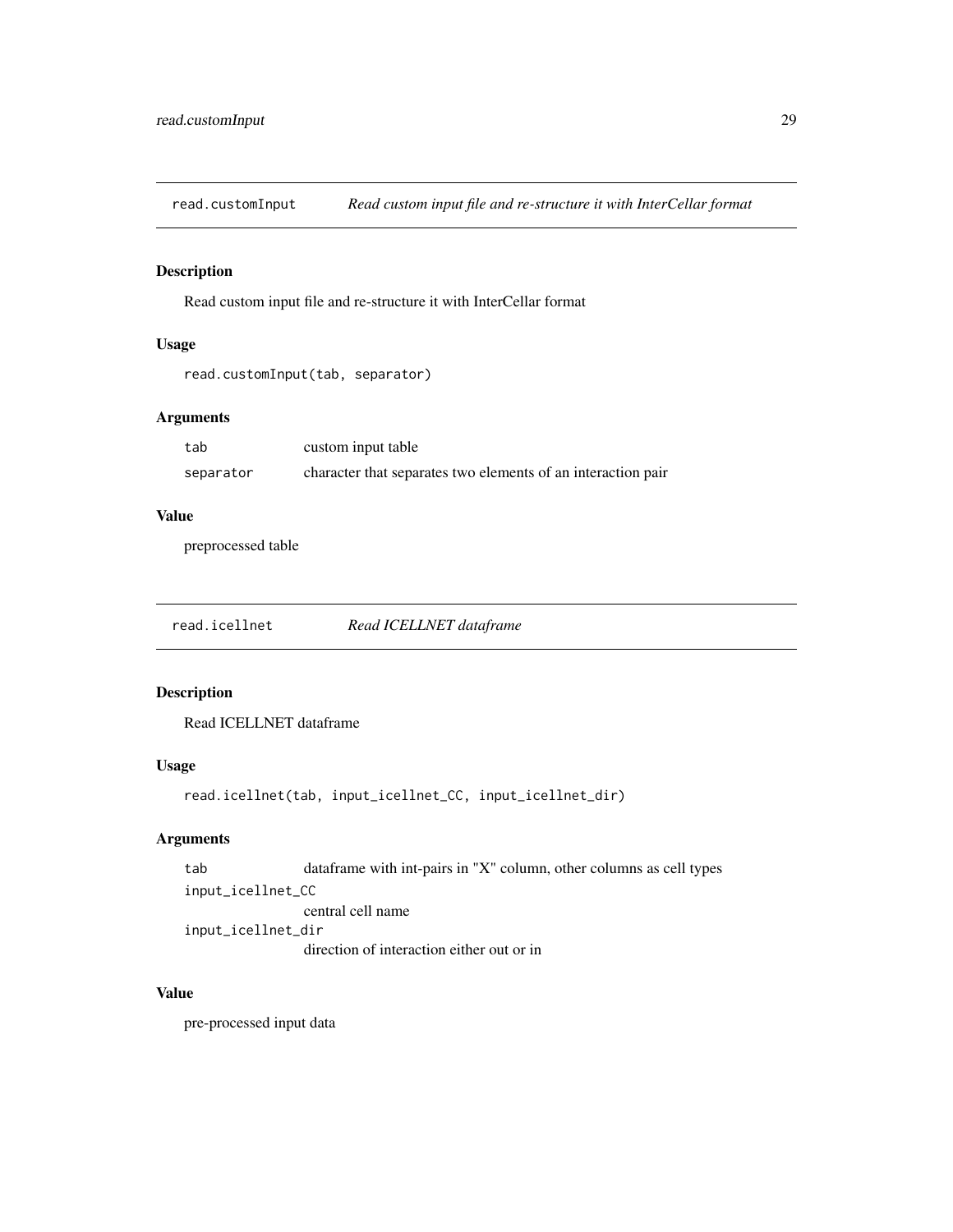<span id="page-29-0"></span>

SCSR description: the output folder is a collection of txt files, one for each clusters pair considered. The "paracrine" option looks for ligands expressed in cluster A and their associated receptors according to LRdb that are expressed in any other cluster but A. These interactions are labelled "paracrine". The interactions that involve a ligand and a receptor, both differentially expressed in their respective cell clusters according to the \*\*edgeR\*\* analysis performed by the \*\*cluster\_analysis()\*\* function, are labelled "specific". The "autocrine" option searches for ligands expressed in cell cluster A and their associated receptors also expressed in A. These interactions are labelled "autocrine". Additionally, it searches for those associated receptors in the other cell clusters (not A) to cover the part of the signaling that is "autocrine" and "paracrine" simultaneously. These interactions are labelled "autocrine/paracrine". This file is a 4-column table: ligands, receptors, interaction types ("paracrine", "autocrine", "autocrine/paracrine" and "specific"), and the associated LRscore. InterCellar: rename autocrine|paracrine to paracrine

#### Usage

```
read.SCsignalR(folder)
```
#### Arguments

folder containing output from SingleCellSignalR, named cell-signaling

#### Value

input.data: preprocessed object with annotated L-R pairs

run\_app *Run the Shiny Application*

#### Description

Run the Shiny Application

#### Usage

```
run_app(reproducible = TRUE)
```
#### Arguments

reproducible boolean for setting a seed, making plots reproducible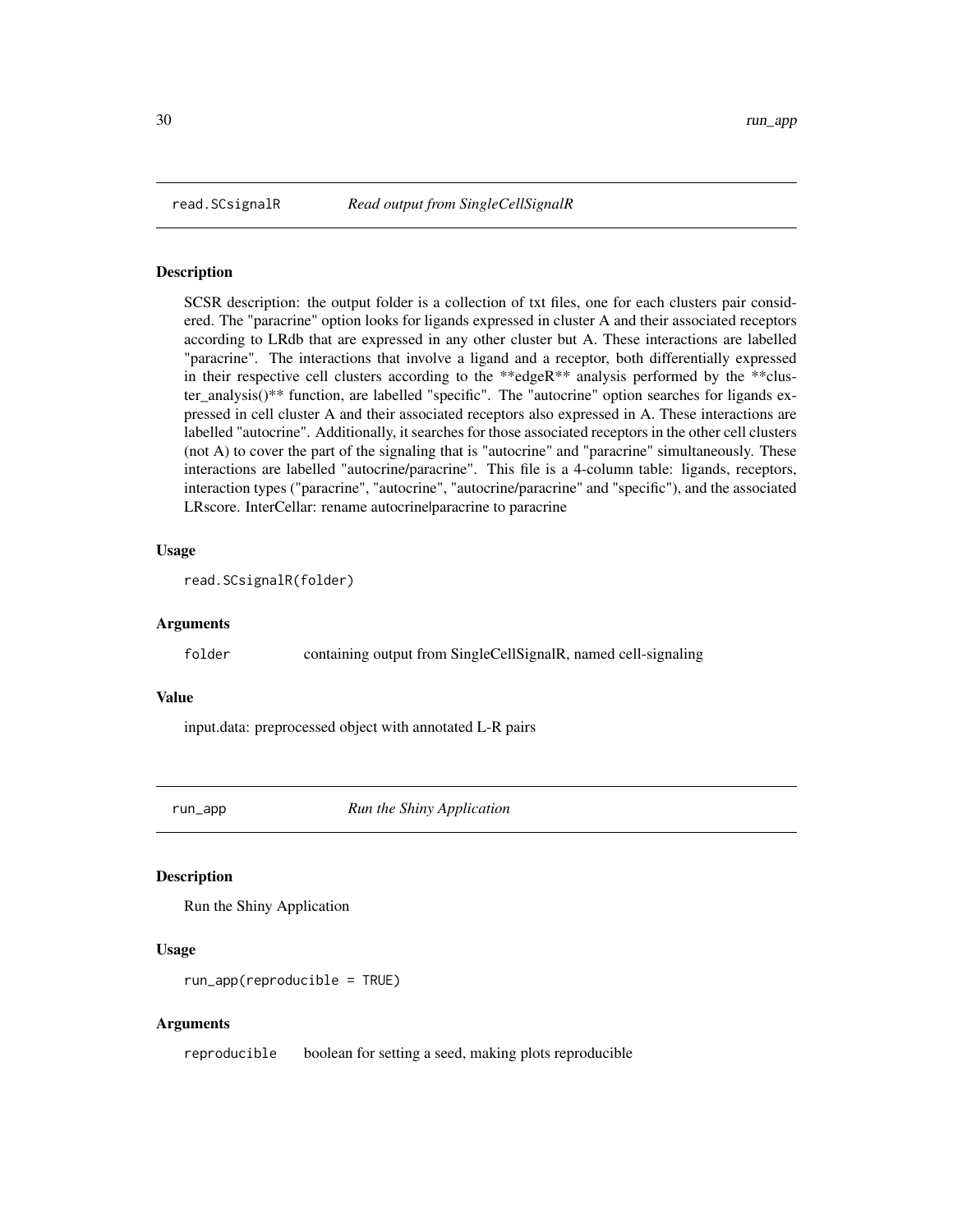#### <span id="page-30-0"></span>Value

a running instance of InterCellar

#### Examples

## Not run: run\_app()

## End(Not run)

subsetAnnot\_multiCond *Subset int-pair by function matrices to unique int-pairs by condition*

#### Description

Subset int-pair by function matrices to unique int-pairs by condition

#### Usage

```
subsetAnnot_multiCond(
  annot_cond1,
  annot_cond2,
  annot_cond3,
  unique_intpairs,
  lab_c1,
  lab_c2,
  lab_c3
\mathcal{L}
```
#### Arguments

| annot_cond1     | binary matrix int-pair by functions for cond1 |
|-----------------|-----------------------------------------------|
| annot_cond2     | binary matrix int-pair by functions for cond2 |
| annot_cond3     | binary matrix int-pair by functions for cond3 |
| unique_intpairs |                                               |
|                 | table of unique int-pairs by condition        |
| $lab_c1$        | label cond1                                   |
| $lab_c2$        | label cond2                                   |
|                 |                                               |

#### Value

subset merged matrix

lab\_c3 label cond3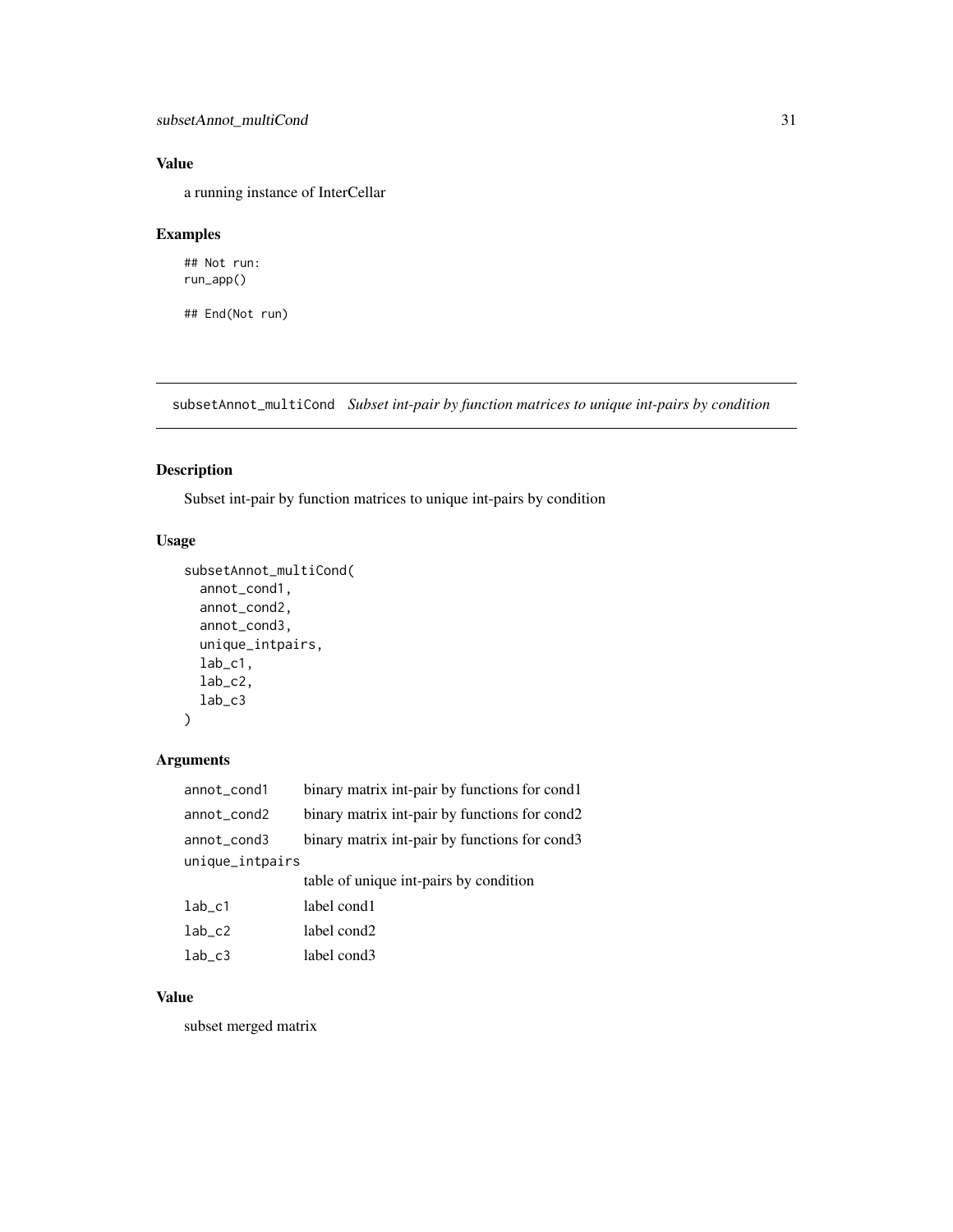<span id="page-31-0"></span>subsetFuncMatBYFlow *Subset pairs-function matrix by selected flow*

#### Description

Subset pairs-function matrix by selected flow

#### Usage

```
subsetFuncMatBYFlow(pairs_func_matrix, flow_df)
```
#### Arguments

pairs\_func\_matrix

binary

flow\_df subset of input data by flow

#### Value

subset of binary mat

swap.RLint *Swaps interaction pairs that are R-L to L-R*

#### Description

Swaps interaction pairs that are R-L to L-R

#### Usage

```
swap.RLint(RLint)
```
#### Arguments

RLint subset of R-L interactions

#### Value

input data with ordered L-R pairs and L-L/R-R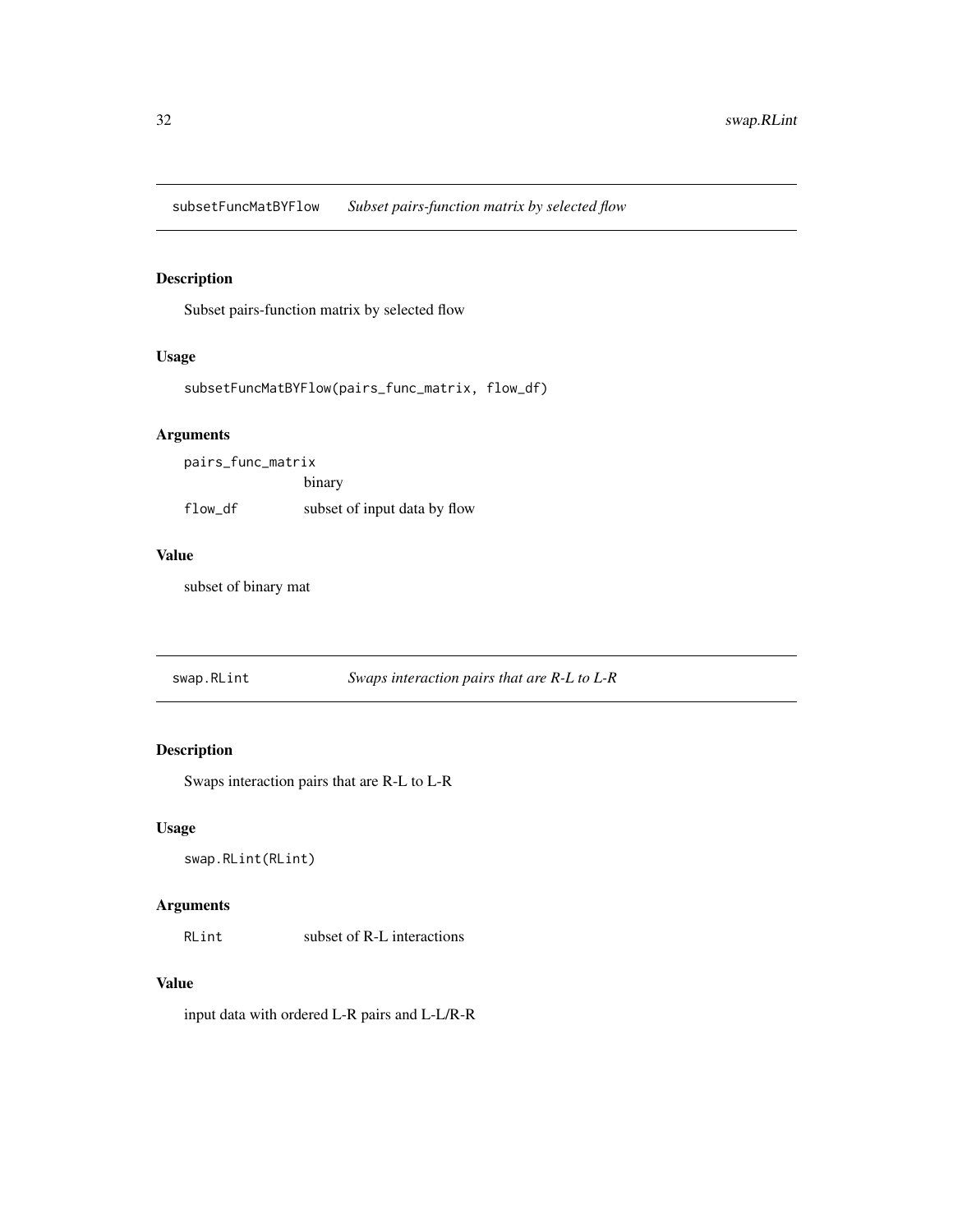<span id="page-32-0"></span>

Get html link to uniprot

#### Usage

uniprotLink(uniprot)

#### Arguments

uniprot symbol

#### Value

html link to website

| updateInputLR | Function that orders all interaction pairs as L-R. Leaves unchanged |
|---------------|---------------------------------------------------------------------|
|               | the R-R and $L$ -L                                                  |

#### Description

Function that orders all interaction pairs as L-R. Leaves unchanged the R-R and L-L

#### Usage

```
updateInputLR(input.data)
```
#### Arguments

input.data uploaded data

#### Value

ordered input data